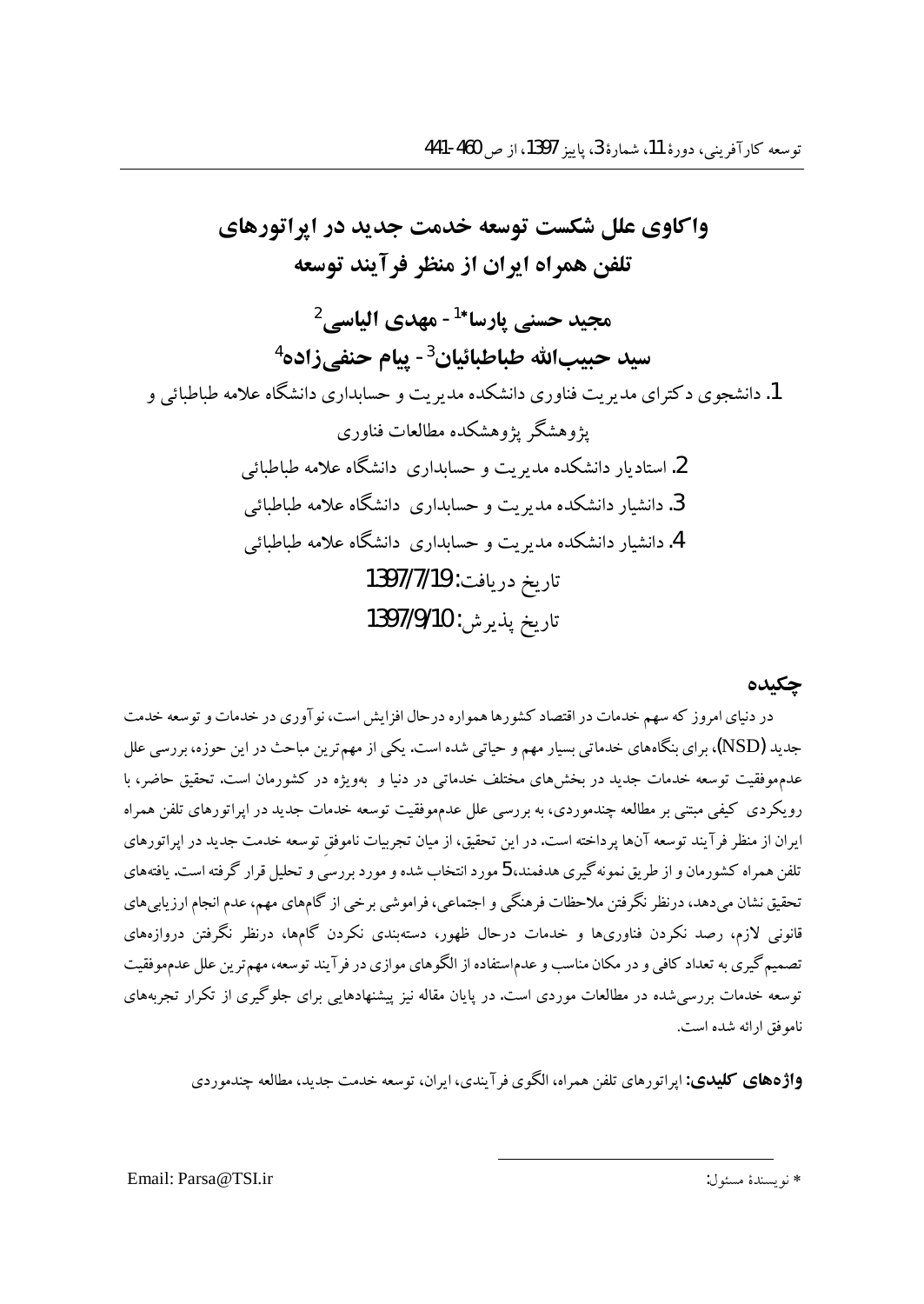#### مقدمه

بعد از جنگ جهانی دوم، اقتصـاد جهانی با افزایش سـهم خدمات و کاهش صـنایع تولیدی همراه بوده اسـت؛ چنان كه امروزه بیشـترین تولید ناخالص ملی كشـورها را بخش های مبتنی بر خدمات تشكيل ميدهند (Cheng et al., 2012). اين سهم در ميان 40 قدرت اقتصادي برتر دنيا بالغ بر 60 درصد و در آمریکا 80 درصد بر آورد شده (چسبرو، 1391) و بیشترین رشد اقتصادی و اشتغالزایی در قرن **21** در این بخش پیش بینی شده است (Alam, 2013). به همین علت بخش .<br>های خدماتی برای مدیران، محققان و سیا ست گذاران کشورهای تو سعهیافته و درحال تو سعه بسیار مهم و حیاتی بوده و به پیشران اصلی اقتصاد و رشد بهرهوری در این کشورها تبدیل شده .(Boukis, 2013)

فرآیند توسعه خدمات جدید<sup>1</sup> مبتنی بر زنجیرههایی از فعالیتهای موازی و متوالی است که باید برای تولید خدمات به کار گرفته شــود. این فرآیند براســاس رابطه بین بخشهای مختلف بنگاه، مشتریان و تأمین کنندگان شکل میگیرد و نیازمند توجه دقیق به فرآیندها و فعالیتهایی ا ست که به ارائه خدمت منجر می شود (Smith et al., 2007). در واقع، فرآیند NSD را میتوان مجموعهای از فعالیت ها، اقدامات، وظایف و ارزیابی گام های مختلف، از تولید ایده تا ارائه خدمت، تعريف كرد (Bae & Leem, 2014). امروز اهميت توســـعه خدمات جديد (NSD) و نقش آن در بقای سازمانهای خدماتی بر کسی پوشیده نیست و مدیریت موفق آن، به دستیابی بنگاه به مزیت رقابتی پایدار منجر شـده و پیشـران اصـلی رشـد بنگاههای خدماتمحور اسـت .(Carbonell & Rodriguez, 2014).

اما ارائه خدمات با تولید محصـولات و توســعه فناوریها تفاوتهای ماهوی دارد؛ بنابراین نو آوری در خدمات با نو آوری در دنیای محصولات و فناوریها (که تحقیقات، بیشتر روی آن متمرکز ۱ست) متفاوت۱ست (چسبرو، 1391). همچنین ارائه خدمات و تو سعه خدمت جدید در بخشهای خدماتی مختلف، بهدلیل تفاوت در اکوسیستم و اقتضـائات آن بخشها متفاوت است. در بازار خدمات ارتباطاتی نیز توسعه موفق خدمات جدید بسیار مشکل است؛ چراکه نیاز

1 New Service Development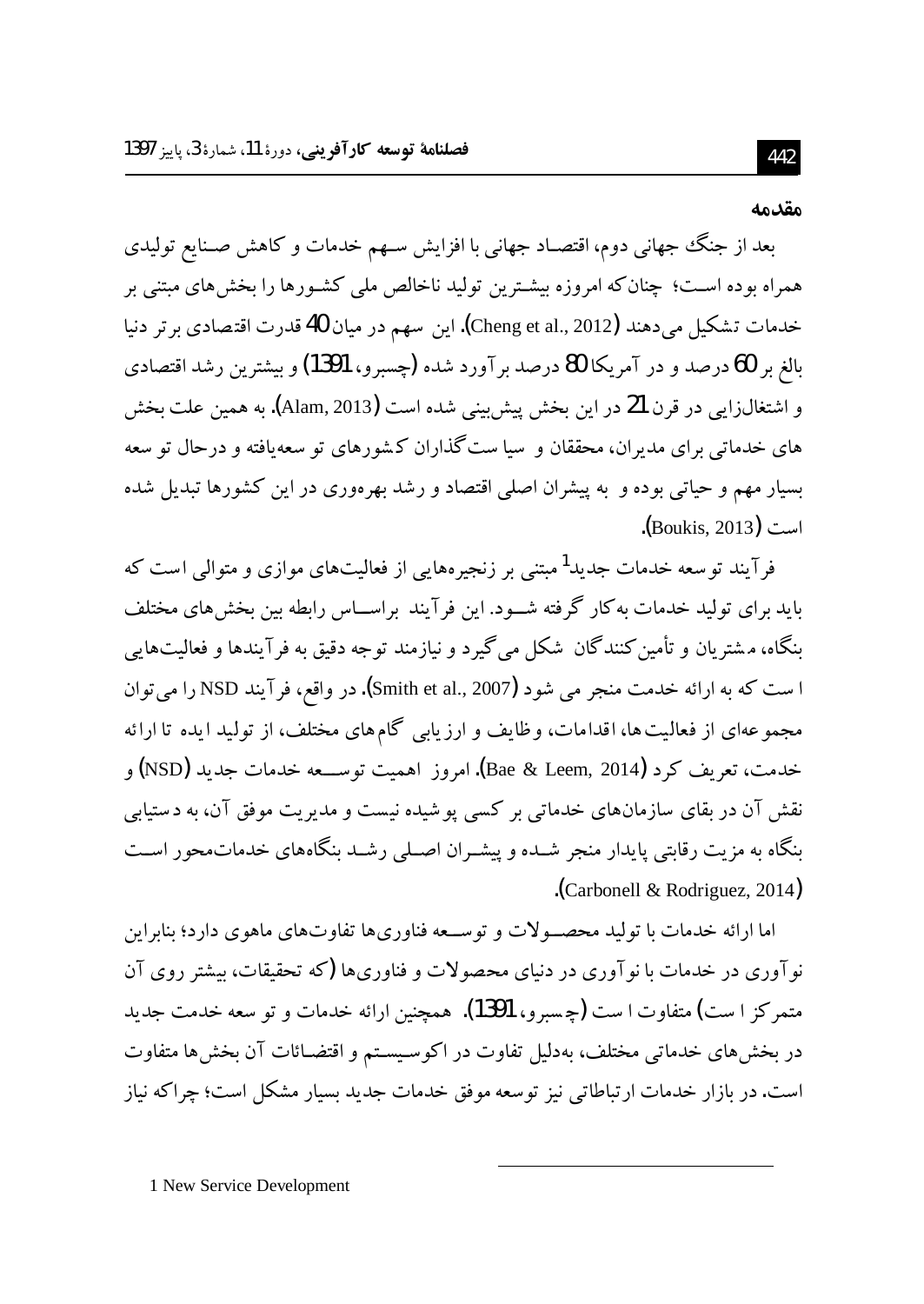مشــتريان به خدمات، بســيار متغير بوده و تغييرات فناوري، قوانين و رقبا، كار را بســيار ســخت می کنند (Yoonsoo et al., 2009**)**.

یکی از مهم ترین موضـوعاتی که در ادبیات توسـعه خدمت جدید قابل ذکر اسـت، فرآیند توسعه خدمت جدید است که درکنار پنج موضوع محیط کلی بنگاه، تیم توسعه، تجزیهوتحلیل فرصــتها و نحوه پیادهســازی خدمت، شــش موضــوع کلیدی در ادبیات این بخش را تشـکیل مبي دهند (Johne & Storey, 1998). مهم ترين علل شكست توسعه خدمت جديد نيز، به دو مقوله فرآيند توســـعه و ويژگي&اي خدمت مربوط مي شـــود (Van Riel, 2004). بنابراين، ما توجه به اهمیت فرآیند تو سعه در موفقیت تو سعه خدمات جدید از یک سو و نبود تحقیقهای مرتبط با این موضـــوع در ایران از ســـوی دیگر، تمرکز این تحقیق روی این موضـــوع از موضـــوعات شـش گانه فوق بوده و با اسـتفاده از رويكرد كيفي و راهبرد مطالعه چندموردي، به بررسـي علل عدمهو فقيت تو سعه خدمات جديد در ايراتورهاي تلفن همراه ايران از منظر فرآيند تو سعه آنها پرداخته ا ست. در این مقاله، ابتدا مبانی نظری و تحقیقهای پیشین در این زمینه مرور و برر سی شـده و در ادامه، روش شـناسـي كيفي تحقيق تشـريح شـده اسـت. سـيس يافتههاي حاصـل از مطالعات موردی، برر سی شده و مهمترین علل شکست تو سعه خدمات جدید در ایراتورهای تلفن همراه ایران دسته بندی و ارائه شده است.

## مروري بر مباني نظري و پيشينه تحقيق

### خدمات، ويژگى ها و تقسيم بندي هاي آن ها

بهطور کلی، محصولات شامل دو دسته محصولات ملموس و ناملموس است. محصولات ملموس را کالا<sup>1</sup> و محصولات غیرملموس را خدمت<sup>2</sup> میiامند. خدمت، فرآیندی است شامل یک سری عملکردهای غیرمحسوس که معمولاً در تعامل مشتریان با ارائهدهندگان، منابع فیزیکی

1 Good 2 Service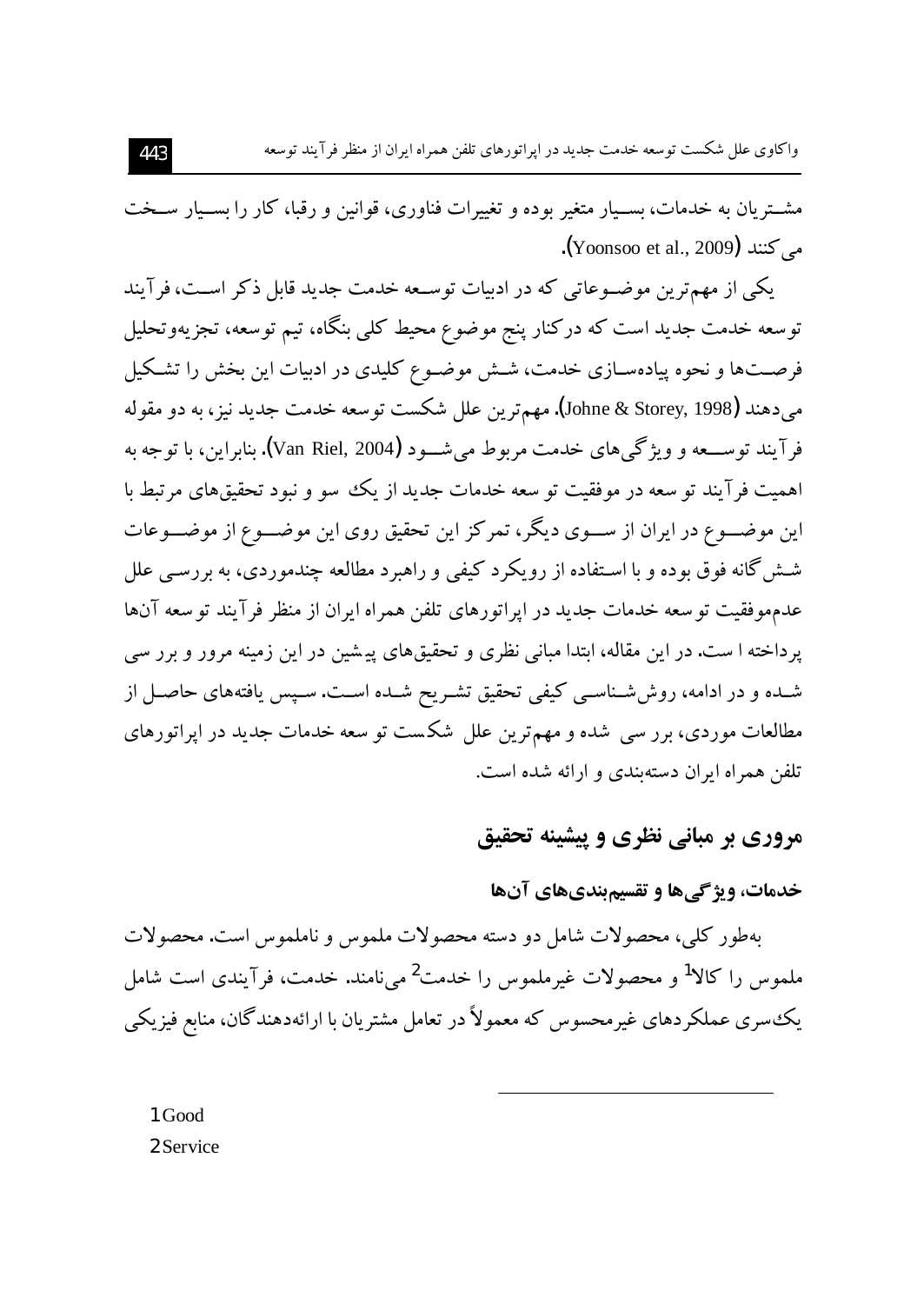و سیستمهای فراهم کننده آن بوده و بهمنظور جوابگویی به مشکلات مشتریان فراهم شده است (Dolfsma, 2004). خدمت و كالا از بعضي جهات با هم تفاوت دارند كه عبارتند از: لمس ناپذیری<sup>1</sup>، ناهمگونی یا عدمتجانس<sup>2</sup> (تنوع در ارائه خدمات)، همزمانی<sup>3</sup> (تولید و مصرف همزمان)، نابو دشدنی 4 (Menora et al., 2002) و قابلیت کیے کردن ( Tatikonda & Zeithaml, 2002). این تفاوتها بر نحوه توسعه خدمات جدید تأثیر می گذارند.

هرگونه بحث در مورد توسعه خدمت جدید، با تعریف "خدمات جدید" آغاز می شود. اصولاً نوآوری خدماتی به دو دسته نوآوریهای ریشهای<sup>5</sup> و تدریجی<sup>6</sup> تقسیم میشود. نوآوریهای ریشهای شامل معرفی خدمات جدید در بازار جدید، نوآوری در بازارهای موجود و ارائه خدمات جدید به مشتریان جدید است. نوآوریهای تدریجی نیز به سه دسته تکمیل خدمات موجود، تغییر در خدمات موجود و تغییر جزئی در شکل ارائه خدمات تقسیمبندی می شوند (Menora et al., 2002). همچنین، نوآوری خدماتی شامل نوآوری فناورانه و نوآوری اجتماعی است (Sundbo, 2007).

### توسعه خدمات جديد؛ مفاهيم،نسلها و طبقهبنديها

برای تفســـیر توســـعه خدمات جدید ســـه رویکرد وجود دارد: ترتیبی از وظایف و گامها، شــکهای از کنشـگران و منـعی برای خلق دانش (بادگیری)(Larbig-Wüst, 2010). همچنین در فر آیند توسعه خدمات جدید، سه فعالیت اصلی توسعه مفهوم خدمت، توسعه سیستم خدمت و توسعه فر آیند خدمت وجود دارد (Oduori, 2010).

طبقه بندی های مختلفی از الگو های توســـعه خدمات جدید نیز ارائه شـــده اســـت. در یک طبقه بندی، جانســون<sup>7</sup>و همکاران ســه دســته الگو را برشــمردهاند (Sanden, 2007**):** الگوهای

1 Intangibility 2 heterogeneity 3 Simultaneity 4 Perishability 5 Radical 6 Incremental 7 Johnson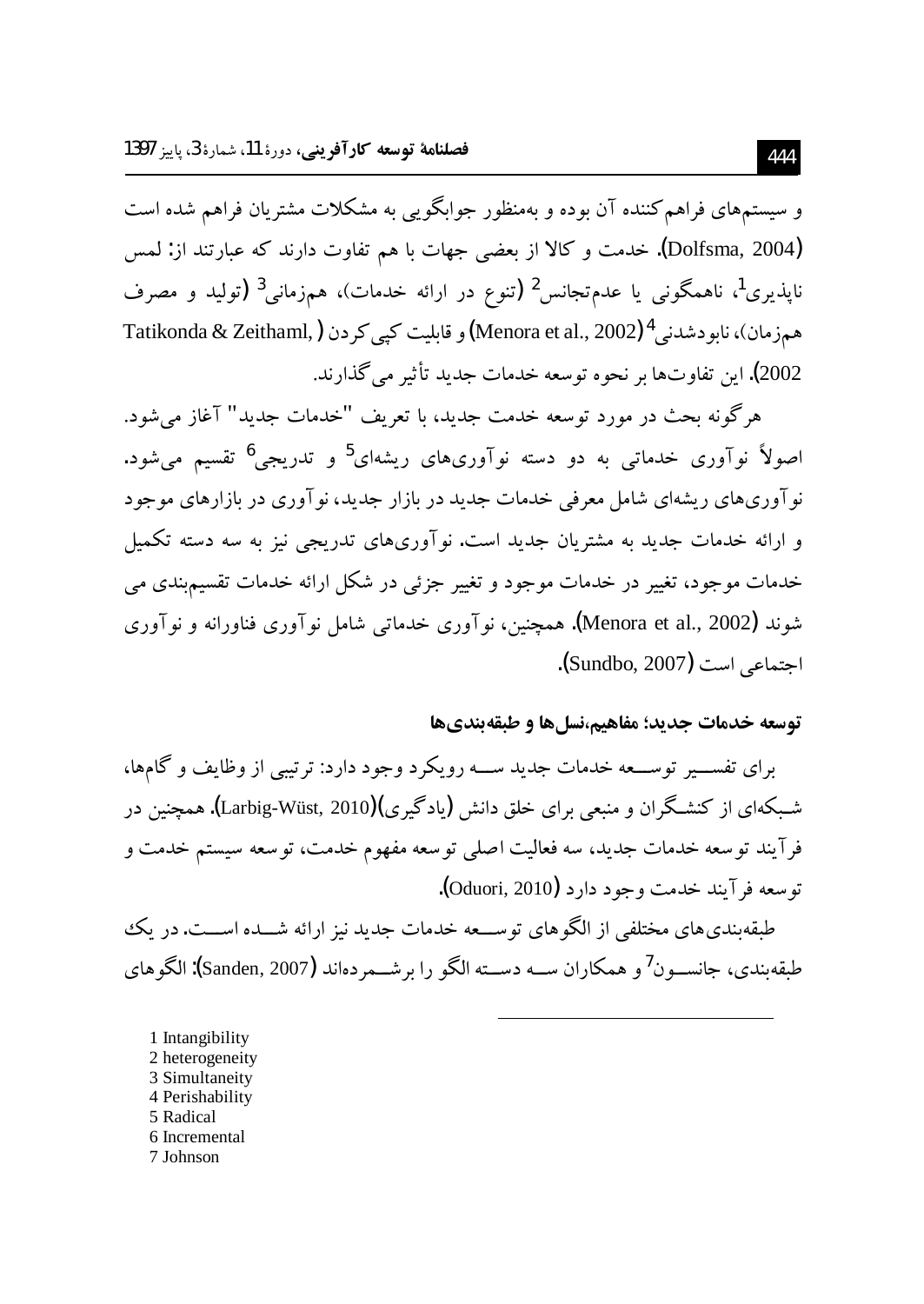واکاوی علل شکست توسعه خدمت جدید در ایراتورهای تلفن همراه ایران از منظر فرآیند توسعه

جزئي <sup>1</sup> كه فقط به قسمتي از كل فرآيند تو سعه خدمت جديد توجه دارند، الگو هاي ترجمهاي<sup>2</sup> که به تقلید از الگوی تو سعه محصول جدید بوز و همکاران<sup>3</sup> (1982) بسط بافتهاند و الگه های جامع و فراگیر <sup>4</sup> که سـعی دارند الگوی مخصـوص توسـعه خدمت جدید را مەصـورت یکیارچه ار ائه دهند.

در دسـتهبندی دیگری که توسـط ککونن<sup>5</sup>(2012) ارائه شـده اسـت، این الگوها به خط<sub>،</sub> <sup>6</sup>، موازي<sup>7</sup>، مارييچي<sup>8</sup>و نمونه اوليه<sup>9</sup> تقسيمېندي شدهاند. الگوهاي خطي يا ترتيبي، از گامې به گام دیگر جلو می روند، و گامهای قبلی باید بهصورت کامل انجام شود تا گام بعدی آغاز شود. در الگوهای موازی، برخی از گامها بهدلیل سـرعت در فرآیند توسـعه، بهصـورت موازی طی می شود. در الگوهای مارپیچی، یک گام انجام و ارزیابی شده و در صورت لزوم، اصلاح می شود. در الگوهای توسـعه نمونه اولیه، فرآیند توسـعه بهصـورت بازگشـتی هدایت شـده اسـت که از ساخت نمونه اوليه تستى از خدمت آغاز شده، سيس تصحيح و بهبود داده مى شود.

### الگوهای توسعه خدمات جدید (NSD)

الگوهای متعددی برای توسـعه خدمات جدید ارائه شــده که در جدول (1) قابل مشــاهده است.

توسعه خدمت جدید در صنایع مخابراتی و ایراتوری تلفن همراه

براساس جستوجوهای انجامشده در ادبیات موضوع، الگویی که مخصوص توسعه خدمت جدید در اپراتورهای تلفن همراه با شد، یافت نشده ا ست. علت این مسئله علاوهبر جدید بودن موضـــوع، به عدمتمایل شـــرکت۱عای اپراتوری تلفن همراه به انتشـــار الگوهای توســـعه خدمت

1 Partial 2 Translation 3 Booz-Allen 4 Comprehensive 5 Kekkonnen 6 Linear 7 Parallel 8 Spiral 9 Prototype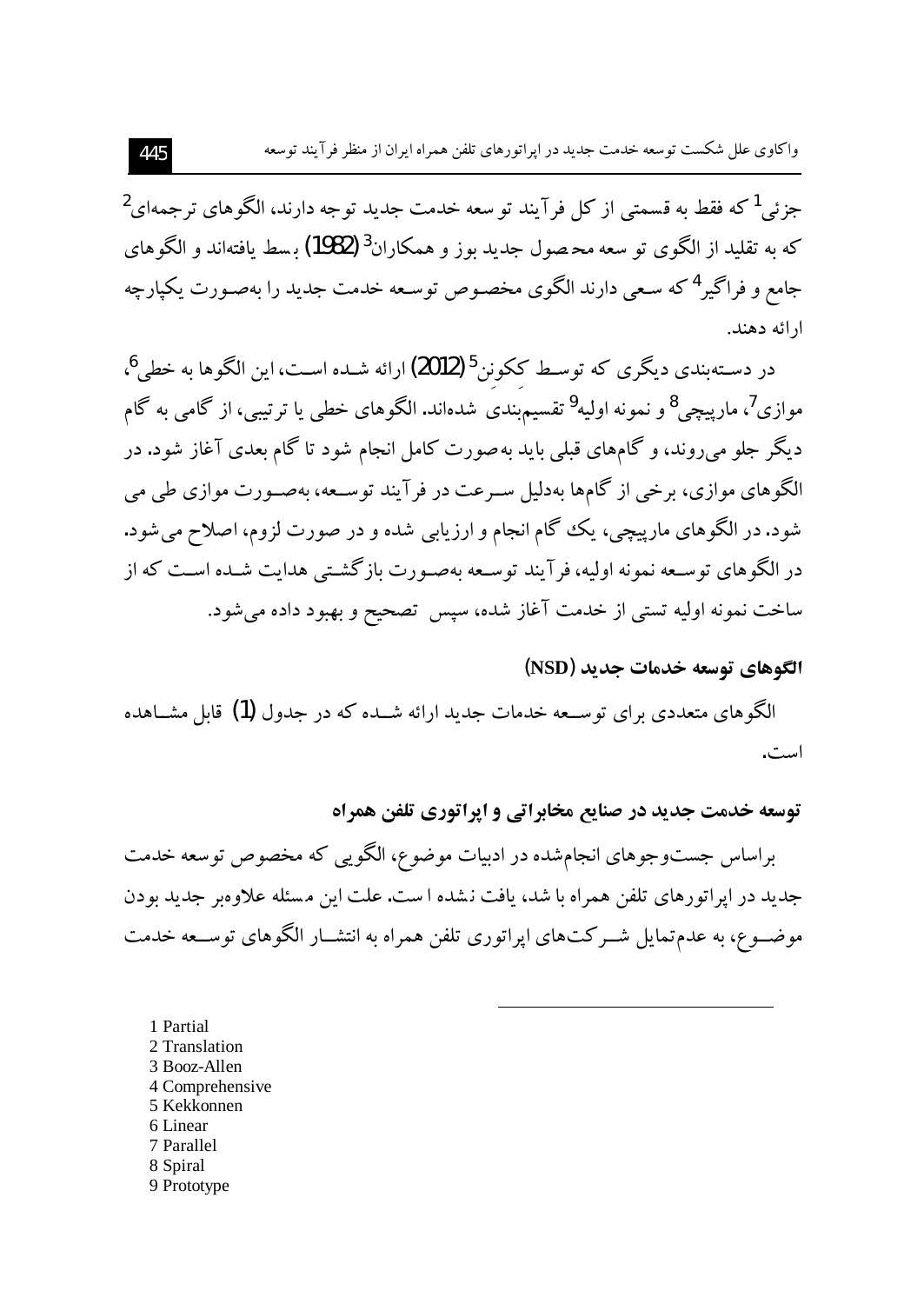جدید شان مربوط ا ست. البته الگوهایی برای تو سعه خدمات مخابراتی ارائه شده که نمونه آن، الگوي TDC در جدول 1 است.

| استفاده از                                | نوع الگو  |            |  |  |       | سال        |       |                                                                       |    |
|-------------------------------------------|-----------|------------|--|--|-------|------------|-------|-----------------------------------------------------------------------|----|
| مارپیچی جزئی  ترجمه ی  جامع  دروازه-مرحله |           |            |  |  | موازي | خطی        | ارائه | نام الگو (نام ارائهدهنده)                                             |    |
|                                           |           | $\sqrt{}$  |  |  |       | $\sqrt{}$  |       | 1982 (Booz et al., 1982) بوز، آلن و هميلتون                           | 1  |
|                                           |           | $\sqrt{}$  |  |  |       | $\sqrt{}$  | 1985  | (Bowers, 1985)                                                        | 2  |
|                                           |           |            |  |  |       | $\sqrt{}$  | 1985  | دانلی، بری و تامسون<br>(Donnely et al., 1985)                         | 3  |
|                                           |           | V          |  |  |       | $\sqrt{}$  | 1986  | جانسون، شيوئينگ و گايدا<br>$\left(\text{Johnson et al., }1986\right)$ | 4  |
|                                           |           | V          |  |  |       | $\sqrt{}$  | 1987  | جانسون، شيوئينگ و باورز<br>(Shekar, 2007)                             | 5  |
|                                           |           | $\sqrt{ }$ |  |  |       | $\sqrt{}$  | 1988  | Cowell, 1988) كاول                                                    | 6  |
|                                           | $\sqrt{}$ |            |  |  |       | $\sqrt{}$  | 1989  | شيوئينگ و جانسون<br>(Scheuing & Johnson, 1989)                        | 7  |
|                                           |           | $\sqrt{ }$ |  |  |       | $\sqrt{}$  | 1993  | محمدصالح و اسینگوود (Nohammed-<br>(Salleh & Easingwood, 1993          | 8  |
|                                           | $\sqrt{}$ |            |  |  |       | $\sqrt{ }$ | 2000  | جانسون و همکاران<br>(Stevens & Dimitriadis, 2005)                     | 9  |
| $\sqrt{}$                                 |           | $\sqrt{}$  |  |  |       | $\sqrt{ }$ | 2000  | الگوی دروازه-مرحلهای توسعه<br>خدمات جديد (Smith et al., 2007)         | 10 |
|                                           | $\sqrt{}$ |            |  |  |       | $\sqrt{}$  | 2000  | کوپر و ادگت<br>(Cooper and Edgett, 2000)                              | 11 |
|                                           |           | $\sqrt{ }$ |  |  |       | $\sqrt{}$  | 2001  | آولونيتيس (Avlonitis, 2001)                                           | 12 |
|                                           | $\sqrt{}$ |            |  |  |       | $\sqrt{}$  | 2002  | الكوى ذينفعان (Smith et al., 2007)                                    | 13 |
|                                           | $\sqrt{}$ |            |  |  |       | $\sqrt{}$  | 2002  | میرن و بارث (Lin and Hsieh, 2011)                                     | 14 |
|                                           | $\sqrt{}$ |            |  |  |       | $\sqrt{}$  | 2006  | الگوی توسعه سیستماتیک خدمات                                           | 15 |

جدول 1. جمع بندی کلی الگوهای توسعه خدمت جدید به ترتیب سال ارائه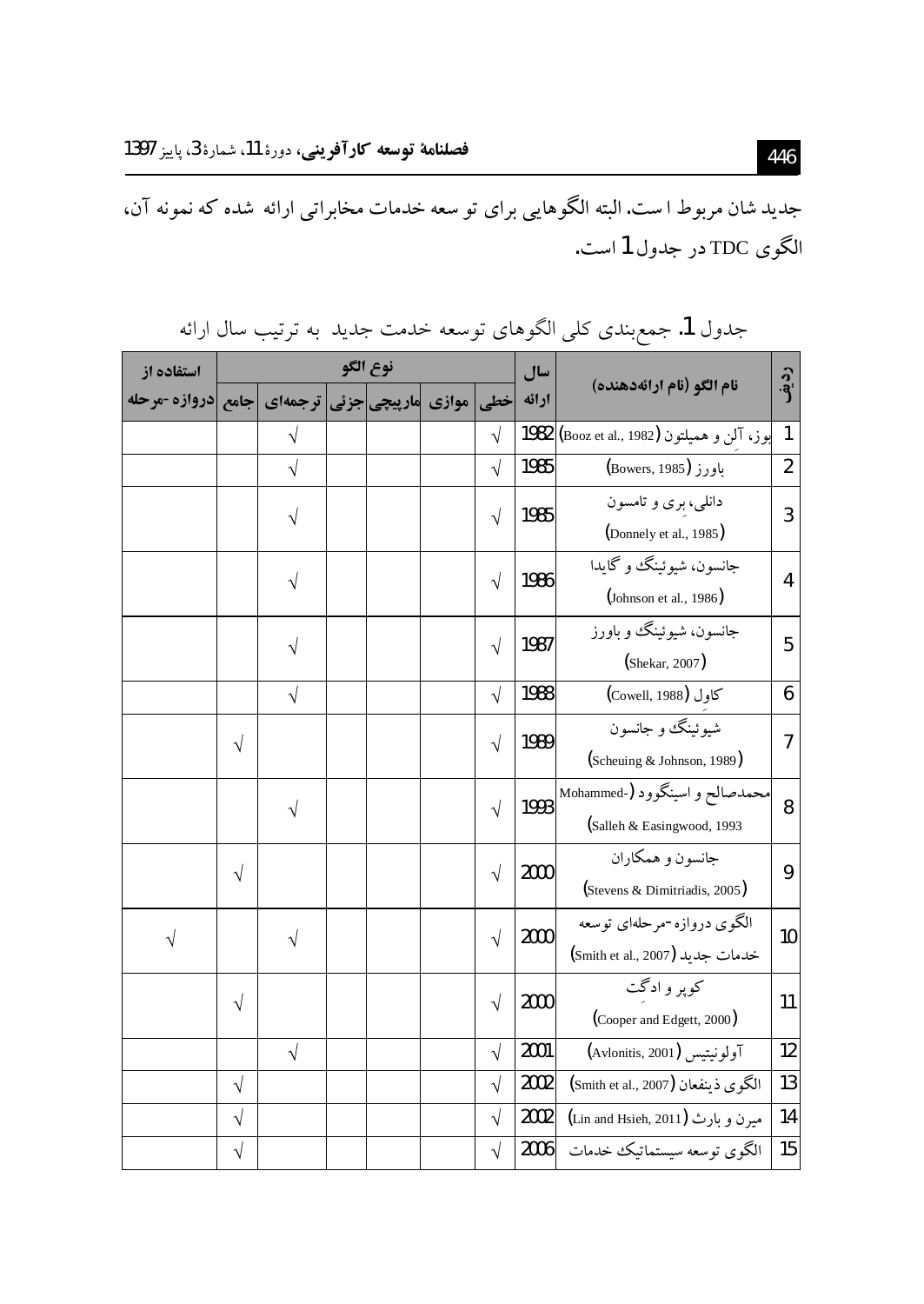| استفاده از                                         | نوع الگو   |            |            |  |            |            | سال   |                                          |           |
|----------------------------------------------------|------------|------------|------------|--|------------|------------|-------|------------------------------------------|-----------|
| خطی  موازی  مارپیچی جزئی ترجمه ی جامع دروازه-مرحله |            |            |            |  |            |            | ارائه | نام الگو (نام ارائهدهنده)                | رد ق<br>ا |
|                                                    |            |            |            |  |            |            |       | $\left($ Posselt & Förstl, 2011)         |           |
|                                                    |            | V          |            |  |            | $\sqrt{ }$ | 2006  | ألم (Alam, 2006)                         | 16        |
|                                                    | $\sqrt{ }$ |            |            |  |            | $\sqrt{ }$ | 2007  | الگوی توسعه سریع خدمات جدید              | 17        |
|                                                    |            |            |            |  |            |            |       | (Kwang-Jae et al., 2007)                 |           |
|                                                    |            |            | $\sqrt{ }$ |  |            | $\sqrt{}$  | 2007  | نوسرو (Shekar, 2007)                     | 18        |
|                                                    | $\sqrt{}$  |            |            |  | $\sqrt{ }$ |            |       | فاروئل و روث (Froehle & Roth, 2007) 2007 | 19        |
|                                                    |            | V          |            |  |            | $\sqrt{}$  | 2007  | اسیث و همکاران (Spath et al., 2007)      | 20        |
|                                                    | $\sqrt{ }$ |            |            |  |            | $\sqrt{}$  | 2007  | ملتون (Melton, 2007)                     | 21        |
|                                                    |            | $\sqrt{ }$ |            |  |            | $\sqrt{ }$ | 2008  | $(Lin and Hsieh, 2011)$ $\leq$           | 22        |
|                                                    | $\sqrt{}$  |            |            |  |            | $\sqrt{ }$ | 2008  | كونگ (Lin and Hsieh, 2011)               | 23        |
|                                                    | $\sqrt{}$  |            |            |  |            | $\sqrt{ }$ | 2010  | برگر و همکاران (Burger et al., 2010)     | 24        |
|                                                    | $\sqrt{ }$ |            |            |  |            | $\sqrt{ }$ | 2011  | لين و هسيه (Lin & Hsieh, 2011)           | 25        |
|                                                    | $\sqrt{}$  |            |            |  |            |            | 2012  | $($ Kekkonnen, 2012 $)$ TDC              | 26        |

واکاوی علل شکست توسعه خدمت جدید در ایراتورهای تلفن همراه ایران از منظر فرآیند توسعه

يارزاك<sup>1</sup> در دو مقاله (Barczak, 1994; Barczak, 1995)، په چگونگي تأثیر است اتژي، ساختار سازمانی و فرآیند توسعه محصول جدید در عملکرد ممتاز محصول و یا خدمت جدید در صـنعت مخابرات پرداخته اسـت. طبق نتايج بهدسـتآمده، عملكرد و تأثير بالاى محصـول و خدمت جدید در صـنایع مخابراتی، به اجرای گامهای ارزیابی بازار، ارزیابی فنی، آنالیز کسـب وکار، توسعه محصول، تست داخلی، تست محصول اولیه توسط مشتری، شروع تولید و ارائه به بازار بستگی دارد. بهعلاوه، محصولات بنگاههایی که در تولید ایده فعال ترند، عملکرد بالاتری دارند. همچنین از بین گامهای تو سعه خدمات، دو گام تولید ایده و غربال آن، بیشترین تأثیر را در موفقیت خدمت توسـعه دادهشـده دارد و فعالیتهای مربوط به بازار (شـامل تعریف مفهومی خدمت، ارزیابی آن و ارزیابی نمونه اولیه)، بسیار مهم و حیاتی است.

1 Barczak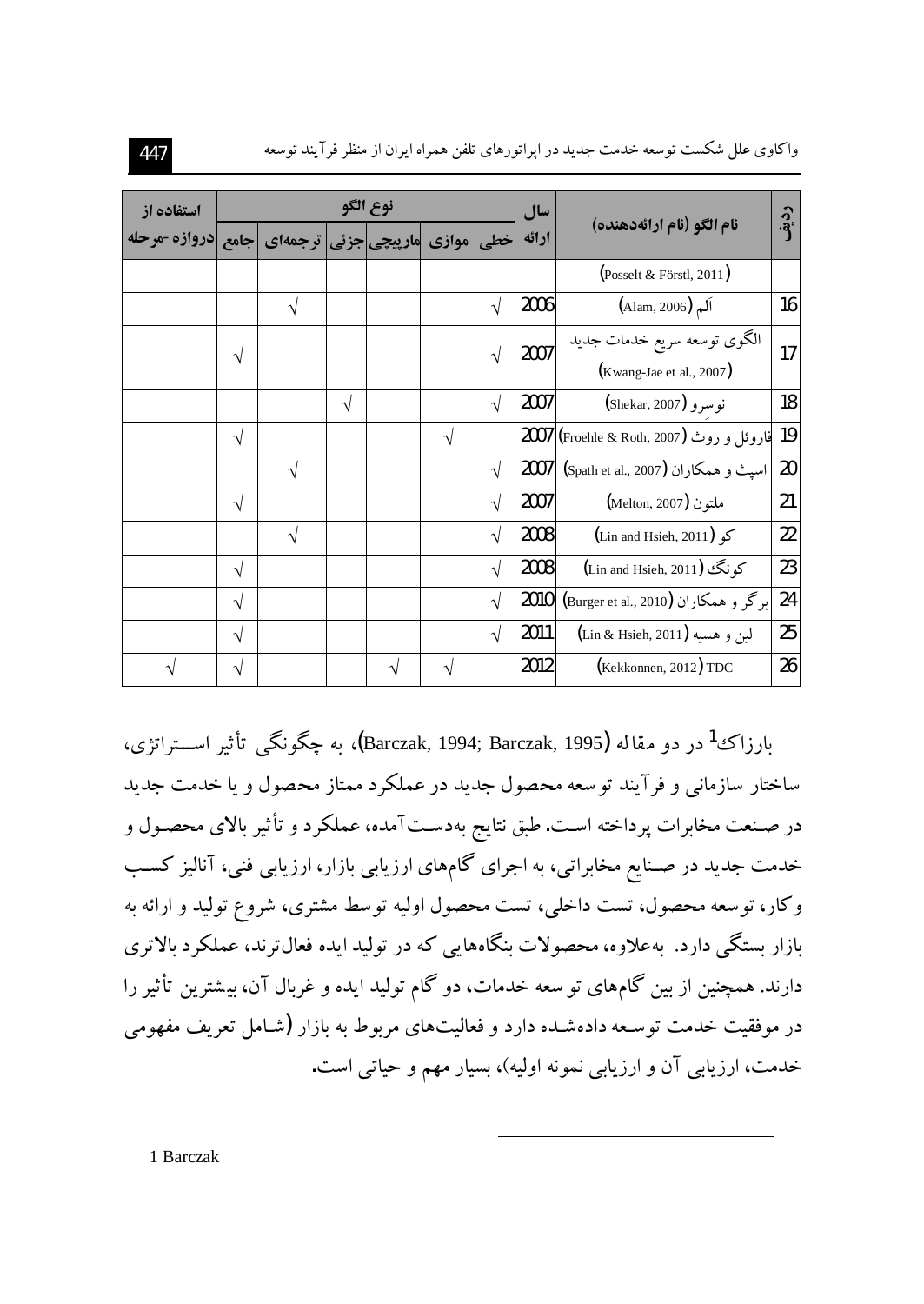آهن<sup>1</sup>و همکاران **(2005)**، با بررسی تجربیات کشور کره جنوبی در تو سعه خدمات جدید مخابراتی، ضمن تعریف شکست در توسعه خدمات جدید، عواملی را که به شکست خدمات مخابراتی منجر می شـوند، اسـتخراج کردهاند. براین اسـاس، خدمت ناموفق، خدمتی اسـت که مراحل توسعه فني را گذرانده، اما به دلايلي به بازار عرضه نشده است. و يا به بازار عرضه شده، ولي از لحاظ پذيرش مشــتريان و مالي، عملكرد ضــعيفي داشــته اســت. همچنين، عدموجود ارتباطات مناسـب با بازار، پیش بینی ضـعیف تقاضـا، عدم‹سـتیابی به مشـخصـات فنی، نداشـتن منفعت مالی، عدم کاربرد، کاهش جذابیت بازار بهدلیل تغییرات محیطی، سیا ستهای دولت و کیفیت نامناســــــ یا ناکافی خدمت، عوامل شــکســت خدمات مخابراتی هســتند که به دو دســته عوامل داخلی و بیرونی تقسیمبندی شدهاند.

## ارائه الگوي مفهومي

امروزه به دلایل زیر، الگوهای خطی، جزئی و ترجمهای در توســـعه خدمات جدید کمتر مورد استفاده قرار مے گیرند:

اولاً بهدلیل اهمیت زمان در تو سعه خدمات و عمر کوتاه فناوریها، الگوهای خطی منسوخ شــده و جای آنها را الگوهای موازی گرفتهاند. ثانیاً، بهدلیل لزوم ارتباط با مشــتریان در فرآیند توســـعه، الگوهاي مارييچي موردتوجه قرار گرفتهاند. الگوهاي جزئي نيز بهدليل يوشـــش دادن بخشی از فر آیند توسعه خدمت جدید، در عمل مورد استفاده قرار نگرفته و در مقابل، الگوهای جامع و فراگیر موردتو جه قرار گرفتهاند. درنهایت بهدلیل تغییر نگاه به خدمات، الگو های تر جمهای توسـعه خدمات جدید مورد اسـتفاده قرار نگرفته و برای توسـعه خدمات، فرآیندهای ويژهاي طراحي مي شود.

اغلب الگوهای توسعه خدمت جدید که در جدول (1) جمع بندی شدهاند، خطی، ترجمهای و جزئی هســــتند. بنابراین، الگوهای غیرخطی و جامع جدول (1) (دو الگوی فاروئل و روث (2007) و TDC (2012))، بهعنوان الگوهای پایه بهمنظور طراحی الگوی مفهومی فرآیند توسعه خدمت جدید انتخاب شــدند. مهویژه اینکه الگوی TDC برای توســعه خدمات در صــنعت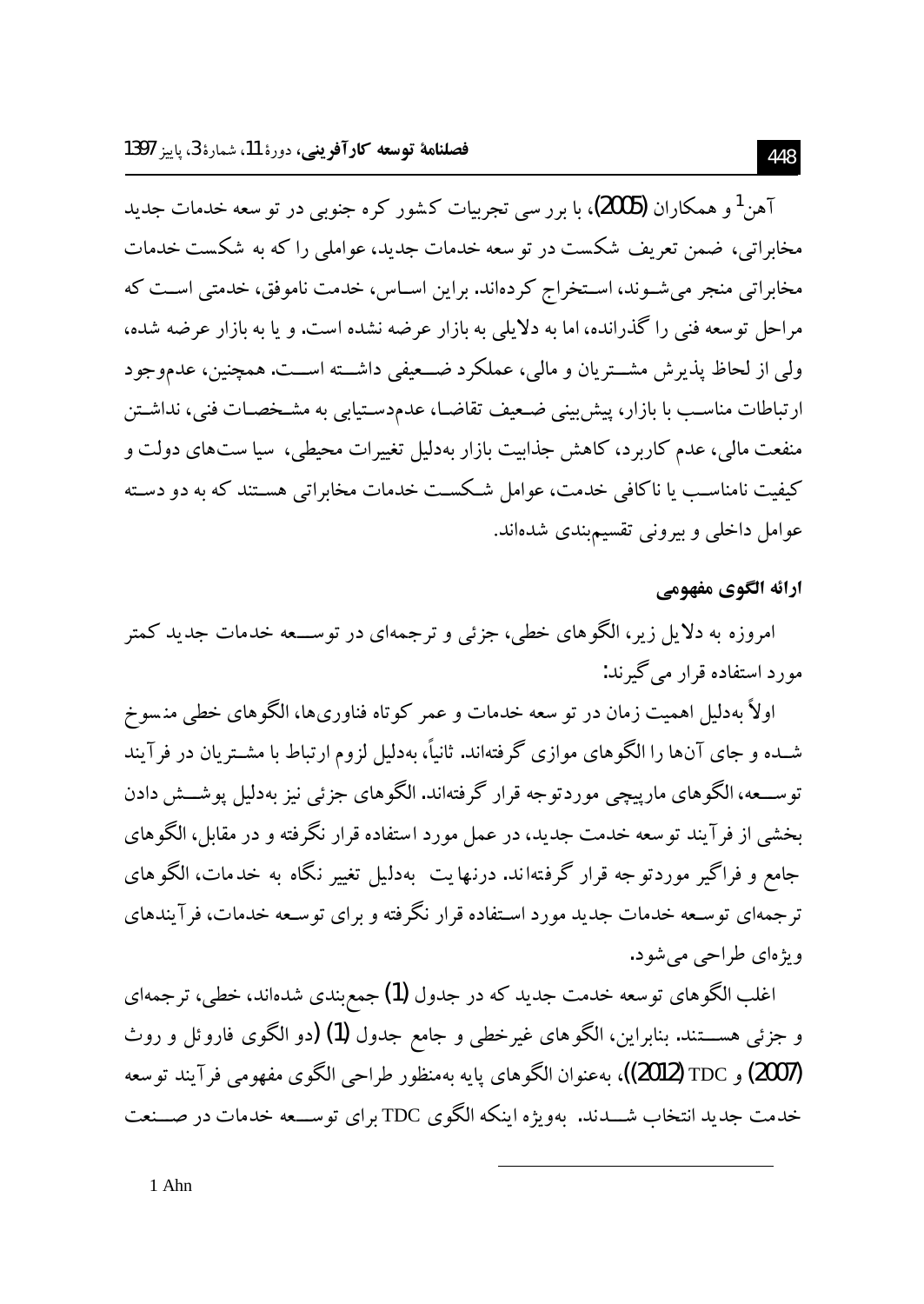واکاوی علل شکست توسعه خدمت جدید در ایراتورهای تلفن همراه ایران از منظر فرآیند توسعه

مخابرات ارائه شـــده و قرابت زیادی با ایراتوری تلفن همراه دارد. به این ترتیب، از آنجا که گامها و مراحل توســـعه خدمت جدید در الگوی فاروئل و روث دقیقتر و کامل تر بیان شـــده، گامها و مراحل الگوی TDC با اســـتفاده از آن الگو، کامل و دقیق شـــده و بهعنوان الگوی مفهومي تحقيق مورداستفاده قرار گرفته است (شكل 1).



شکل 1. الگوی مفهومی توسعه خدمت جدید

گامهای الگوی مفهومی در مرحله طراحی شــامل تولید ایده توســط کارکنان/مشــتریان، تعیین اهداف و استراتژیهای خدمت جدید و تو سعه مفهومی ایده است. در مرحله ارزیابی نیز شامل تحلیل مالی، تحلیل رقبا، تحلیل کسبوکار، تحلیل بازار، ارزیابی پیشنهادهای جایگزین و تطبیق با ا ستراتژیهای بنگاه ا ست. همچنین در مرحله تو سعه شامل طراحی خدمت و فرآیند ارائه آن، طراحی برنامه بازاریابی، تهیه شــمای عملیاتی و گردش کار، توســـعه فناوریهای موردنیاز، ایمن سازی شکست خدمت، بهکارگیری و آموزش نیروی انسانی، اجرای پایلوت و ارزیابی آن، و در مرحله راهاندازی شامل ارائه رسمی خدمت، معرفی و تبلیغات خدمت جدید، آموزش مشتریان و ارزیابی بعد از اجرا است.

### روششناسي تحقيق

همان طور كه پیشتر نیز بیان شد، هدف این تحقیق واكاوی علل عدم موفقیت توسعه خدمات جدید در ایراتورهای تلفن همراه ایران از منظر فرآیند توســـعه آنهاســـت. این تحقیق از نظر هدف، کاربردی اســت و از حیث نوع داده، کیفی مبتنی بر مطالعه موردی (از نوع چندموردی)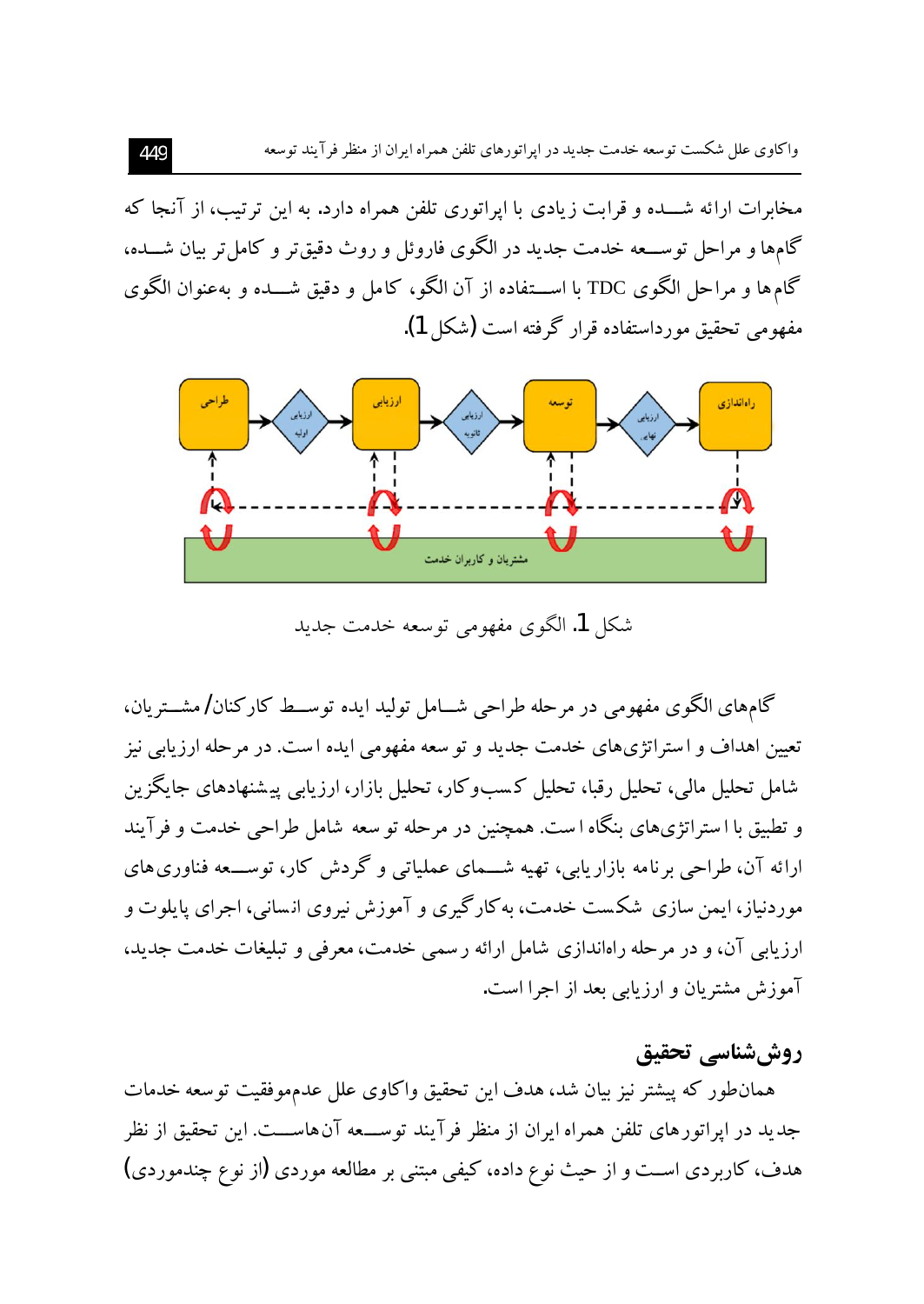محســـوب میشـــود. رویکرد فوق در این تحقیق با تمرکز بر واحد تحلیل «خدمت توســــعه داده شده» استفاده شده که به علت انتخاب بیش از یک مورد برای مطالعه و یکسان بودن واحد تحلیل در آنها، در تقســـیم.بندی چهارگانه ین<sup>1</sup> (2003)، مطالعه چندموردی کا نگر <sup>2</sup> نامیده مې شو د.

انتخاب و شناسایی موارد مطالعه شده بهصورت غیراحتمالی و هدفمند از بین تجارب ناموفق توسـعه خدمت در ايراتورهاي سـه گانه تلفن همراه در كشـورمان، بين سـال9هاي 1390 تا 1395 صورت گرفت که مجموع آنها به حدود 30 مورد می ر سد. درحال حا ضر، ً سه ایراتور تلفن همراه در ایران فعالیت می کنند که از میان تمامی آنها مواردی انتخاب شــده اســت. معیارهای موردنظر برای انتخاب موارد یادشــده شــامل انتخاب خدمات توســعه دادهشــده ناموفق در بازه فوق، انتخاب مورد مطالعه از هر ســه ایراتور تلفن همراه در ایران و انتخاب مواردی اســت که بتوان بهراحتی و بدون حســـاســـیت، اطلاعات کافی در مورد آنها جمعآوری کرد. با توجه به موارد فوق، با برقراری ارتباط با واحدهای مسئول تو سعه خدمت جدید در ایراتورها، درنهایت 5 خدمت برای انجام مطالعه موردی به شـر ح جدول (2) انتخاب شـد. یادآوری می شـود که به  $5$ خواست ایراتورهای تلفن همراه و حفظ محرمانگی، از نامهای فرضی برای خدمات توسعه یافته و ايراتور توسعه دهنده استفاده شده است.

| سال توسعه | اپراتور توسعهدهنده | خدمت توسعه داده شده | رديف |
|-----------|--------------------|---------------------|------|
| 1390      | ايراتور 1          | الف                 |      |
| 1392      | اپراتور 2          |                     |      |
| 1390      | اپراتور 3          | ج                   |      |
| 1390      | اپراتور 3          | $\Delta$            |      |
| 1391      | اپراتور 3          | ھـ                  |      |

جدول 2. فهرست مطالعات موردي انجامشده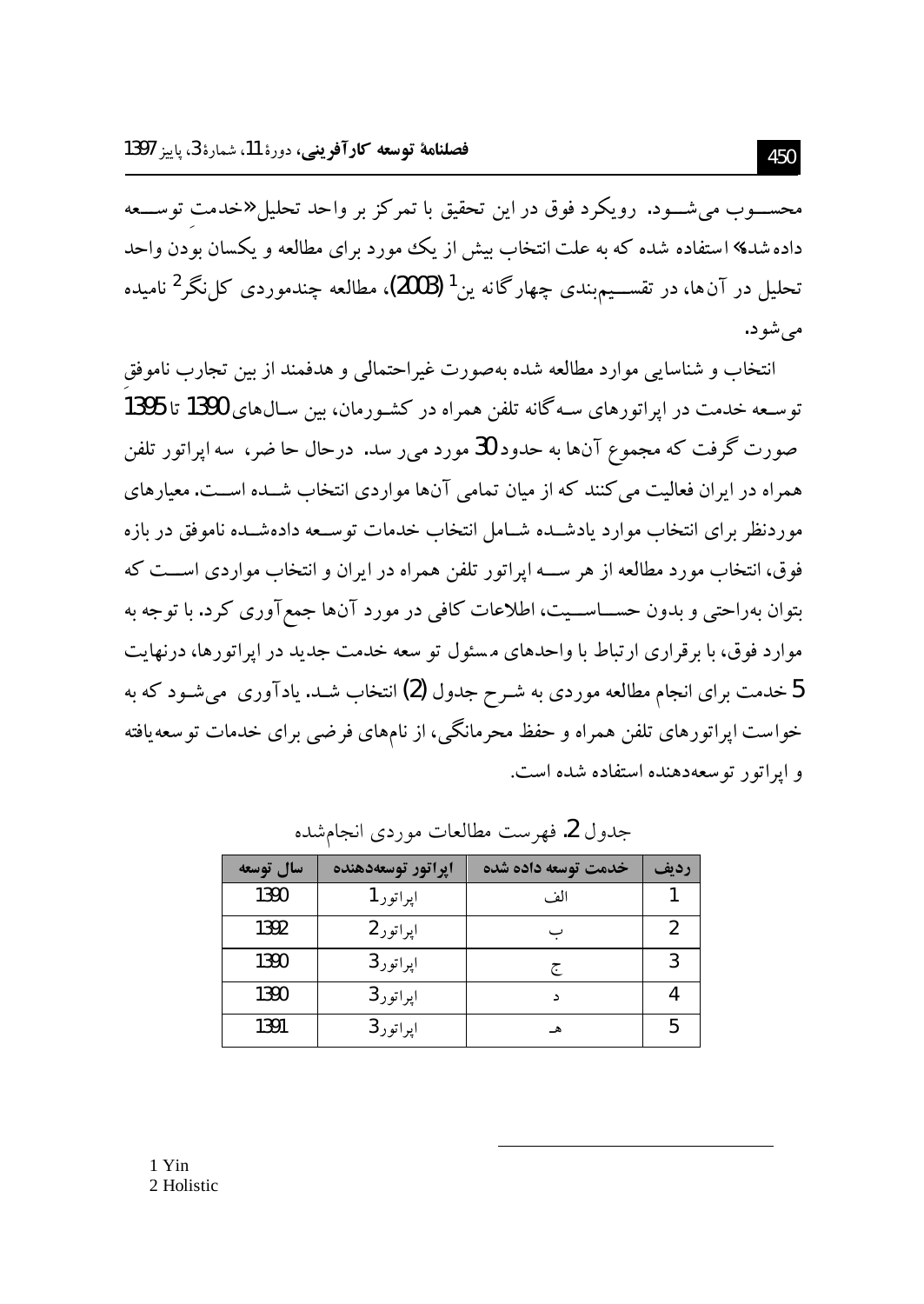اطلاعات لازم براي انجام مطالعات موردي، با رعايت دســـتورالعمل مربوطه و از طريق جســـتوجوي اطلاعات اينترنتي در مورد خدمات، مصـــاحبه با كارشـــناســـان و مســـئولان توســعهدهنده و همچنین اســناد مکتوبی که در اختیار قرار گرفتند، جمعآوری و با اســتفاده از روش مقایسه الگو با استاندارد (ادبیات)، تحلیل شدند. استفاده از این رویکرد سهجبههای که در گردآوری و تحلیل اطلاعات در تحقیقهای کیفی مرســوم اســـت، به افزایش روایی و اعتبار دروني تحقيق منجر مي شود(مشايخ و همكاران، 1395). همچنين قابل اعتماد بودن اين پژوهش از لحاظ عوامل خارجی، با برر سی چندین مورد مطالعه با مو ضوع شکست در تو سعه خدمت جديد و با اســـتفاده از منطق تكراريذيري، تأييد شـــد. به اين ترتيب، طبق نظر ين (2003)، اين تحقيق از لحاظ روايي و پايايي قابل اعتماد اســت. پژوهش حاضــر بهدنبال پاســخگويي به اين یرستش هاست که مهم ترین علل شکست توسعه خدمات در ایراتورهای تلفن همراه ایران از منظر فرآیند توسعه چه بوده و این شکستها چه درس هایی برای ایراتورهای تلفن همراه کشور در توسعه خدمات جدید به همراه دارد.

### بافتهها

مورد کاوي اول: توسعه خدمت «الف» در اپراتور 1

خدمت «الف» از نخستین خدمات<sub>ی</sub> است که در حوزه نسل سوم شبکه تلفن همراه در کشور توسعه داده شـده اسـت. گامهاي طي شـده در فرآيند توسـعه اين خدمت عبارتند از: اخذ ايده، ارزیابی ایدهها، غربال ایدهها، تشــکیل ســبد ایدهها، ارزیابی بازار، ارزیابی فنی، ارزیابی هزینه-فا یده، رتبهبندی ا یده ها با تو جه به ارز یابی ها، دروازه تصــمیمگیری (انتـخاب ا یده های اولويتدار)، طراحي فرآيند خدمت، طراحي فرآيند ارائه خدمت، طراحي تفصــيلي خدمت، اجرای طراحی تفصیلی، اخذ مجوز، ارائه رسمی، توقف ارائه خدمت.

ارائه این خدمت، تنها چند هفته بعد از شروع، به درخواست سازمان تنظیم مقررات متوقف شد. رایزنیها برای جلب موافقت این سازمان برای آغاز دوباره ارائه خدمت نیز طولانی شد و وجود مسـائل غیرفنی در مورد تصـمیمگیری برای ارائه، عملاً توسـعه آن را با شـکســت مواجه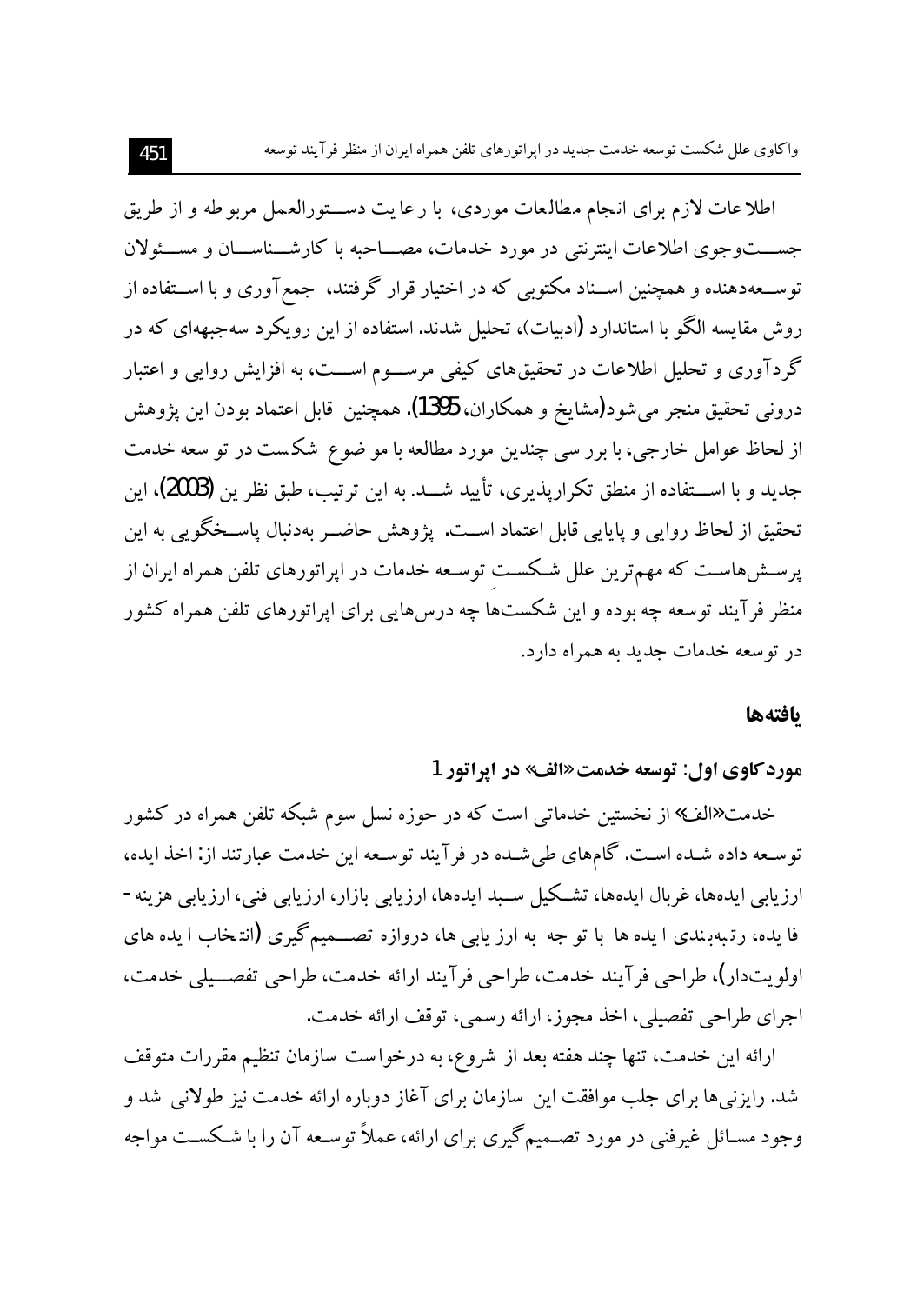کرد. مشــکل بهوجود آمده در ارائه این خدمت بهقول کارشـــناســـان توســـعهدهنده آن، "حســاســیتهای مذهبی و ایجاد نگرانی در جامعه" بود که باعث شــد این خدمت هیچگاه در ایران ارائه نشده و بهطور کلی از سبد ایده توسعه خدمت جدید تمام اپراتورها حذف شود.

## مورد کاوي دوم: توسعه خدمت «ب» در ايراتور 2

خدمت «ب» در حوزه پیامرســـانهاســـت و قبل از فراگیرشـــدن پیامرســـانهای اینترنتی نیز موردتوجه بسیاری از ایراتورهای بین|لمللی قرار داشته است. گامهای طی شده در فرآیند توسعه آن عبارتند از: اخذ ایده از سـوی کارکنان، ارزیابی اولیه، قرارگرفتن در سـبد توسـعه خدمت، ارزیابی فنی، طراحی تفصـــیلی، ایجاد آمادگی در بخش۵های مختلف، تخصـــیص منابع لازم، دروازه تصمیم گیری، اجرای طرح تفصیلی، توسعه فنی، صرفنظر کردن از ارائه خدمت.

تیم تو سعه این خدمت برای صرفهجویی در زمان و ارائه سریع آن به بازار، تصمیم گرفت فرآيند توسـعه را بهقول كارشـناسـان ايراتور فوق، "كوتاه و غيرمفصـل" طي كند. دليل اصـلي شـكسـت توسـعه خدمت فوق از منظر فرآیند توسـعه و عدم ارائه آن به بازار، رشـد فناوری در زمینه پیامرســـان های اینترنتی و مشـــابـهت خدمت مذکور با خدمات ارائهشـــده در این پیامرسانهاست که باعث شد تیم توسعه و مدیریت اپراتور با وجود توسعه فنی خدمت، از ارائه آن چشمپوشی کنند. به اذعان کار شناسان، "عدمدقت کافی در گامهای توسعه خدمت (رصد نکردن خدمات رقیب و فناوریهای درحال ظهور)" باعث شد تو سعه این خدمت با شکست مواجه شود.

## مورد کاوي سوم: توسعه خدمت «ج» در ايراتور 3

این خدمت نیز در زمینه پیامر سانها ست و قرار بود نخستینبار تو سط اپراتور 3 در کشور ارائه شود. گامهای طی شده در فرآیند توسعه خدمت «ج» عبارتند از: رصد خدمات اپراتورهای بین المللی، ارائه ایده از سوی کارکنان، ارزیابی اولیه، ارزیابی فنی، ارزیابی بازار، ارزیابی کسب وکار، دروازه تصــمیمگیری برای توســعه خدمت با توجه به نتایج ارزیابیها، توســعه فنی، ارائه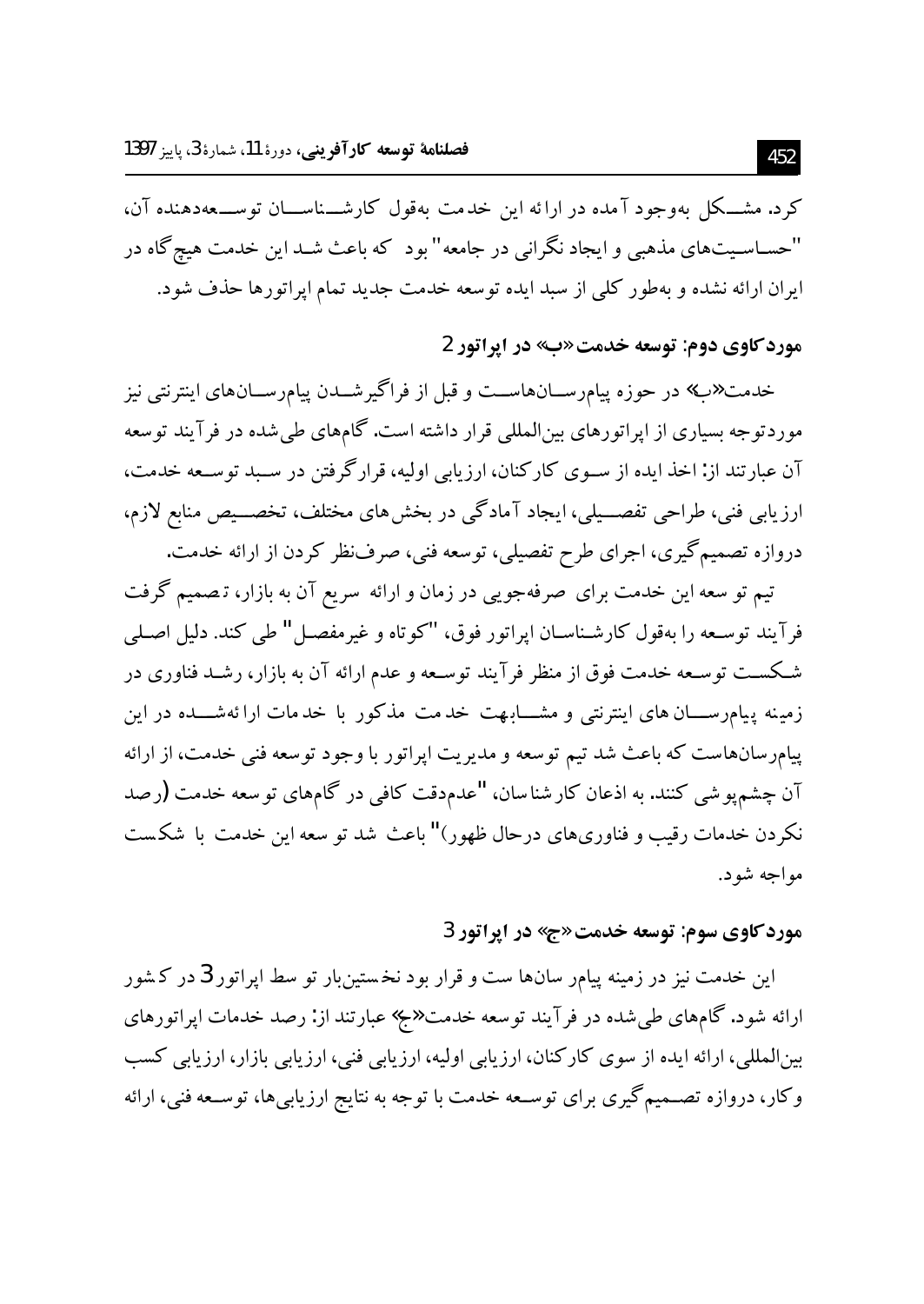آزمایشی، درخوا ست مجوز از سازمان تنظیم مقررات، اخذ مجوز ارائه، توقف ارائه خدمت به دستور همان سازمان، چشمپوشی از ارائه خدمت.

به گفته کارشناسـان ايراتور 3، دليل اصـلي شـکسـت توسـعه خدمت يادشـده، "عدم|جازه سازمان تنظیم مقررات برای ارائه خدمت، حتی با وجود صدور مجوز اولیه"، بوده است. پس از طولاني شـــدن توقف ارائه خدمت و عدمتوفيق در جلب نظر آن ســـازمان، ايراتور 3 از ارائه خدمت به شکل اولیه منصرف شد. واقعیت مو ضوع به گفته مسئول تو سعه خدمت اپراتور، این بود که "بعد از ارائه مجوز از ســـوی ســـازمان تنظیم مقررات، برخی از کاربران، نگرانی های اجتماعی و مذهبی در مورد کاربردهای این خدمت داشتند که به حساس شدن مسئولان و لغو مجوز ارائه این خدمت از سـوی آن سـازمان منجر شـد." علاوهبراین، عدمسـنجش موضـوعات فرهنگی و اجتماعی از سـوی ایراتور را نیز می توان یکی از علل فرعی شــکســت خدمت فوق دانست.

### مورد کاوي چهارم: توسعه خدمت «د» در ايراتور 3

این خدمت در حوزه فناوریهای جدید در تماسهای صـوتی اسـت. گامهای طیشـده در فرآيند توسـعه خدمت «د» عبارتند از: اخذ ايده از رصـد خدمات بين|لمللي، ارائه ايده از سـوى کارکنان، برر سی اولیه، ارزیابی فنی، ارزیابی بازار، دروازه تصمیمگیری برای تو سعه خدمت با توجه به نتایج ارزیابیها، جستوجو برای یافتن تیم فنی خارجی برای توسعه خدمت، واگذاری توســعه به پیمانکار خارجی، توســعه فنی توســط پیمانکار، ارزیابی خدمت توســعه دادهشــده، درخواست مجوز ارائه، اخذ مجوز ارائه بعد از حدود 3 سال، صرفنظر کردن از ارائه خدمت.

دلیل اصلی شکست توسـعه خدمت یادشـده به عقیده مسـئولان توسـعه خدمت در ایراتور فوق، "رفتار ســــازمان تنظيم مقررات در مورد اعطاى مجوز به اين خدمت اســـت كه بهدلايل نامعلوم، مجوز آن بعد از حدود 3 ســال صــادر شــد." در اين مدت نيز بهدليل رشــد فناوري در زمینه پیامرســانهای اینترنتی و مشــابهت خدمت یادشــده با آنها، ایراتور از ارائه آن صــرفنظر کر ده و توسعه این خدمت با شکست مواجه شد.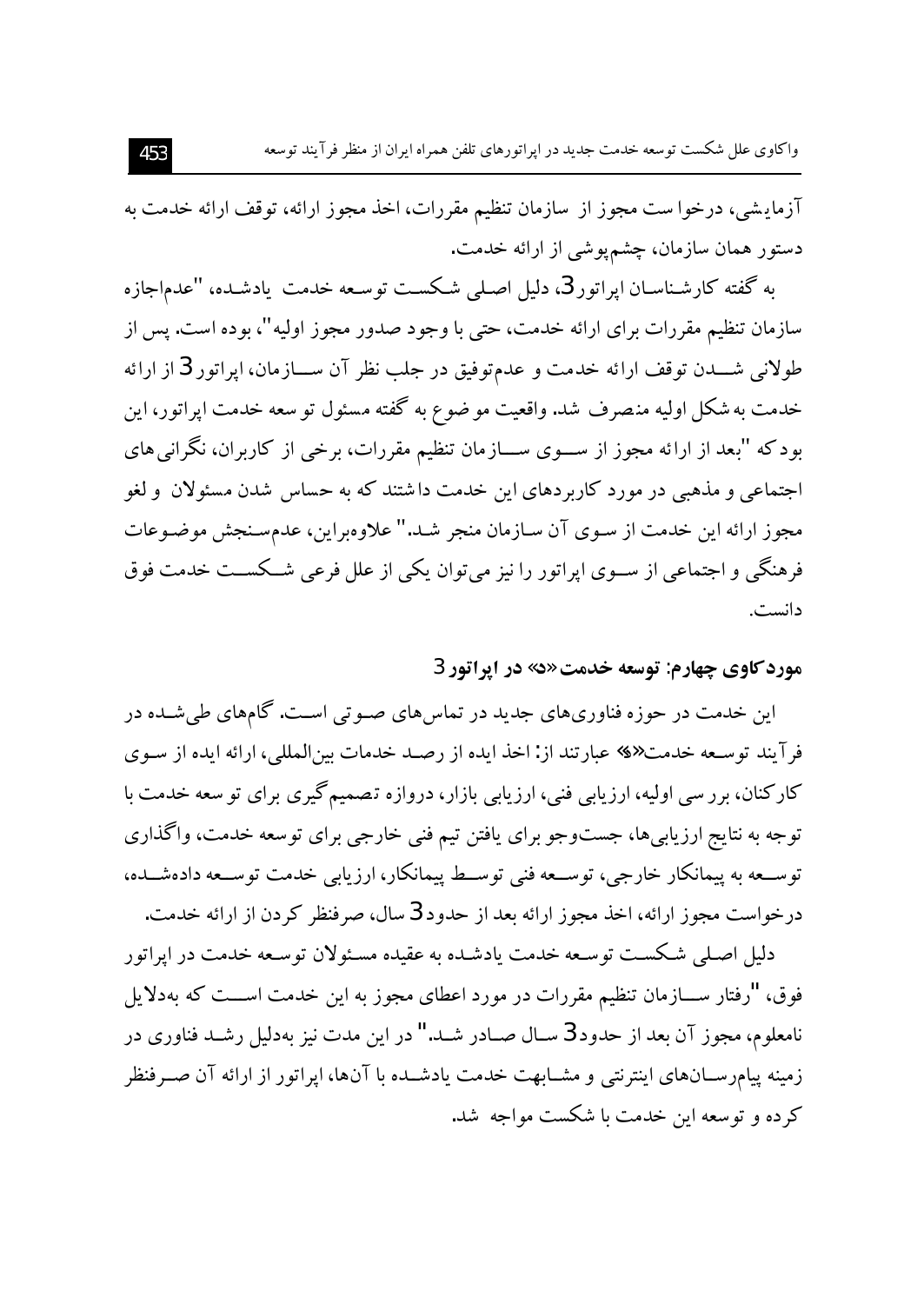مورد کاوي پنجم: توسعه خدمت «هـ» در ايراتور 3

خدمت «هـــ» در حوزه خدمات برنامههای کاربردی تلفن همراه است و گامهای طیشده در فرآيند توســـعه آن عبارتند از: رصـــد خدمات بين|لمللي، ارائه ايده، ارزيابي اوليه، غربال ايده، قرارگرفتن در ســــــبد توســـــــعه خدمت اپراتور، ارز یابی فنی، ارز یابی کســـــبو کار، دروازه تصمیم گیری برای توسعه خدمت، طراحی تفصیلی، جستوجو برای یافتن پیمانکار توسعه فنی، واگذاری توسعه فنی، انجام توسعه فنی، ارائه آزمایشی، صرفنظر کردن از ارائه خدمت.

مسئول واحد توسعه خدمت ايراتور 3 در مورد اين خدمت مي گويد: "با آنكه اين خدمت، مراحل توسعه فنی را پشت سر گذاشته و ارائه آزمایشی آن نیز آغاز شده بود، بهعلت همزمانی ارائه خدمات مشابه در کشور، ارائه آن از دستور کار اپراتور خارج شد."به این ترتیب توسعه این خدمت هم با شکست مواجه ًشد. به بیان دیگر، عدمدقت کافی در طی گامهای لازم برای توسعه خدمت و عدمانجام ارزیابی بازار، رصد نکردن فناوریهای درحال ظهور و خدمات رقیب، باعث شد توسعه این خدمت با شکست مواجه شود.

# بحث و نتيجه گيري

در ابتدای این تحقیق، الگوهای مختلف تو سعه خدمت جدید، از ادبیات مو ضوع ا ستخراج شده و با بررسی آنها الگوی مفهومی تحقیق ارائه شد. در ادامه و با هدف تحلیل علل شکست تو سعه خدمات جدید در اپراتورهای تلفن همراه کشورمان، مطالعاتی روی 5 مورد از الگوهای ناموفق تو سعه خدمت جدید در اپراتورهای تلفن همراه ایران انجام شد و دلایل شکست آنها از منظر فرآیند توسعه مورد بررسی قرار گرفت.

همانطور که در بخش برر سی ادبیات نیز اشاره شد، الگویی که مخصوص تو سعه خدمت جدید در اپراتوری تلفن همراه با شد، یافت نشده و تحقیقات پیشین، به برر سی علل شکست توســــعه خدمات جديد در ايراتوري تلفن همراه (از منظر فرآيند توســــعه)، بهويژه در ايران، نیرداختهاند. بنابراین می توان مشــارکت نظری این تحقیق را «بررســی عوامل شــکســت توســعه خدمات جدید در ایراتوری تلفن همراه ایران از منظر فرآیند توســـعه آن ها» و همچنین ارائه پیشـنهادهایی برای جلوگیری از تکرار آنها دانسـت.البته از آنجا که الگوی مفهومی ارائهشـده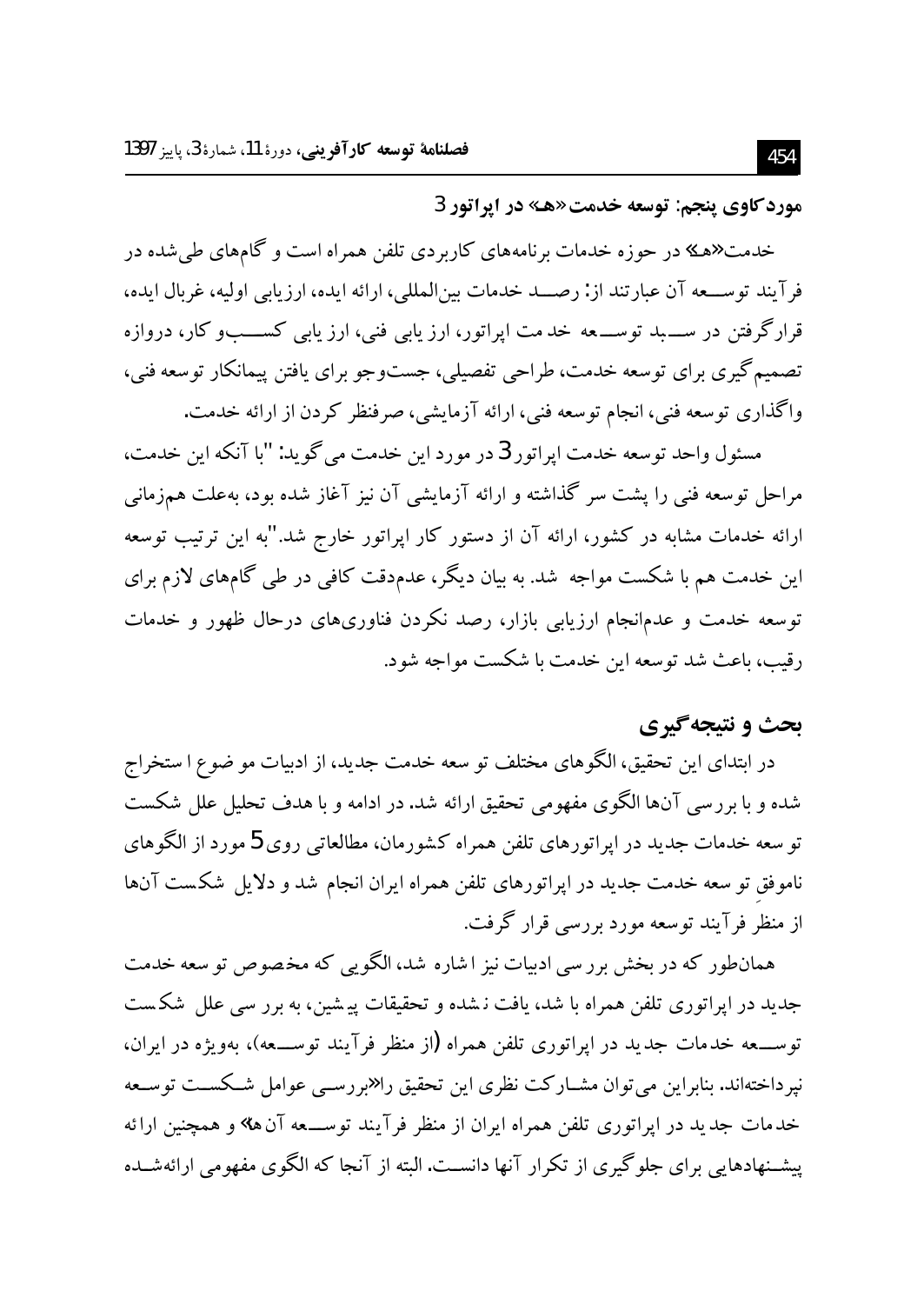حاصل بررسی ادبیات موضوع بوده و شرایط زمینهای بخش و کشور مورد بررسی در آن لحاظ نشـده، برخی از علل شـکسـت توسـعه خدمات جدید در اپراتوهای تلفن همراه ایران، خارج از چارچوب الگوی مفهومی اســت. بنابراین می توان این موارد را نیز بهعنوان مشــار کت نظری و تكميل كننده الگوى مفهومى تحقيق دانست.

یکی از موضوعاتی که در بررسبی موارد توسعه خدمت در ایراتورها با آن برخورد شـد، لزوم درنظر گرفتن ملاحظات اجتماعي، فرهنگي و مذهبي در فرآيند توســـعه خدمت جديد ا ست. از این رو لازم ا ست در فر آیند تو سعه خدمت جدید، گامی برای ارزیابی خدمت از این منظر پیش بینی شــده و پیوســتی برای ملاحظات فرهنگی و مذهبی خدمت درحال توســعه تهیه شود. این پیوست، برای اخذ مجوزهای لازم برای ارائه خدمت نیز مورد استفاده قرار می گیرد.

امروزه با تسـریع در روند نوآوریهای فناورانه، یکی از عوامل اصـلی در موفقیت خدمت، ارائه سریع و بهموقع آن در بازار است.از سوی دیگر، فضای کسبوکارهای مبتنی بر فناوری اطلاعات و تلفن همراه حاکمی از رشد سریع فناوریها و دوره عمر کوتاه آنهاست **(**داوودی و همکاران، 1395). به همین دلیل اهمیت زمان در توسعه این گونه خدمات، بیشتر از سایر حوزهها است؛ مو ضوعی که نباید موجب بی دقتی در فرآیند تو سعه و فرامو شی برخی از گامهای مهم آن شود. همانطور که ملاحظه شد، یکی از دلایل مهم شکست توسعه خدمات بررسی شده، عدمدقت در فرآیند توســـعه خدمات جدید و فراموشـــی برخی از گامهای مهم بهعلت اهمیت زمان بوده است. بااین حال برای به حداقل رسـاندن زمان در فر آیند توسـعه بدون از دسـتدادن دقت، راهکارهایی وجود دارد که عبارتند از:

الف- به کارگیری افراد زبده و باتجربه در تیمهای توسـعه خدمت، بهنحوی که بسـیاری از گامهای توسـعه خدمت جدید در اپراتورها با توجه به تجربیات افراد در توسـعه خدمات مشـابه قبلی و بینش آنها برداشته شده و در زمان صرفهجویی شود.

ب- شـبکهای شـدن فرآیند توسـعه خدمت جدید در اپراتوری تلفن همراه؛ به معنای آن که توســـعه خدمت جدید در این بخش، کاملاً در خود بنگاه صـــورت نمی گیرد و بهفراخور نوع خدمت و استراتژی بنگاهها، از شرکتهای فنی همکار نیز استفاده می شود. این موضوع بهویژه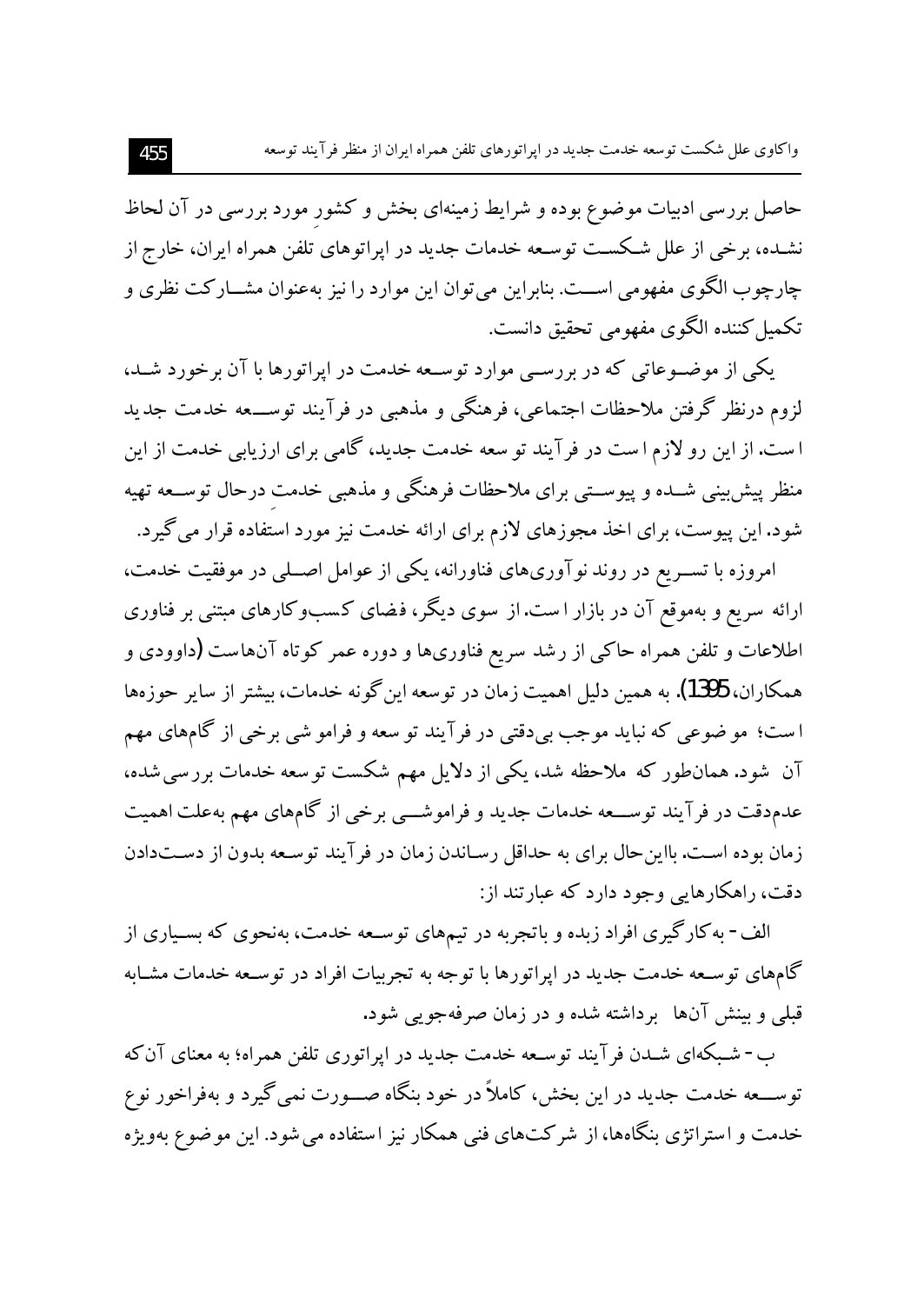با فراگیر شـــدن پارادایم نوآوری باز در همکاری بنگاهها با یکدیگر و نقش آن در دســـترســـی بنگاهها به دانش و فناوري، اهميت بيشتري پيدا مي كند (قوامي پور و ايراندوست، 1392). ج- اســـتفاده از خدمات و فناوریهای بنگاههای دیگر و بهرهمندی از توانمندی پیمانکاران

داخلی و خارجی در فرآیند توسعه خدمت جدید.

د - استفاده از الگوهای موازی در فرآیند تو سعه خدمات جدید. تمام الگوهای بررسی شده در این تحقیق دارای گامهای ترتیبی و خطی بودند و در آنها از گامهای موازی ا ستفاده نشده بود.این کار موجب شده ا ست تو سعهدهندگان برخی از این خدمات، بهدلیل افزایش ً سرعت در توســعه، برخي از گامهاي مهم و حياتي را فراموش كرده و موجب شــكســت توســعه آنها شو ند.

یکی از تفاوتهایی که در فرآیند توســعه خدمات جدید در ایراتوری تلفن همراه در ایران با سایر کشورها وجود دارد، این است که در ایران باید یک گام با عنوان "اخذ مجوز از سازمان تنظيم مقررات يا وزارت ار شاد" به فرآيند تو سعه خدمت اضافه شود. در ايران، خدمات جديد تو سعه داده شده بايد قبل از ارائه، از لحاظ قيمت و محتوا به تأييد اين سازمانها بر سد؛ درحالي که در سایر کشورها، اخذ مجوز قبل از ارائه خدمت لازم نیست. بنابراین، ارزیابیهای لازم از لحاظ امکان اخذ مجوزهای قانونی قبل از توســعه فنی خدمت و صـــرف هزینه و زمان، لازم و ضروری است. به این ترتیب می;توان نتیجه گرفت که دو گام ارزیابی قانونی و اخذ مجوز، باید در فرآیند توسعه خدمت جدید در ایراتوری تلفن همراه کشورمان لحاظ شود.

همانطور که در تحلیل عدمهوفقیت برخی از موارد بررسـیشـده گفته شـد، علت برخی از عدمهوفقيتها در توسعه خدمات جديد، رصدنكردن فناوريها و خدمات درحال ظهور است. این گام در توســــعه خدمات جدید، بهویژه در حوزههای خدماتی مانند تلفن همراه که فناوری آنها عمر بسیار کوتاهی دارد، بسیار مهم و حیاتی است.

نکته دیگری که در بررسی خدمات پنج گانه مطالعات موردی تحقیق مشاهده شد، این است که تمام فرآیندهای توسعه خدمت بررسی شده، فاقد مرحلهبندی بودهاند. این درحالی است که اغلب الگوهای تو سعه خدمت ارائه شده در ادبیات موضوع، مراحلی دارند که گامهای مختلف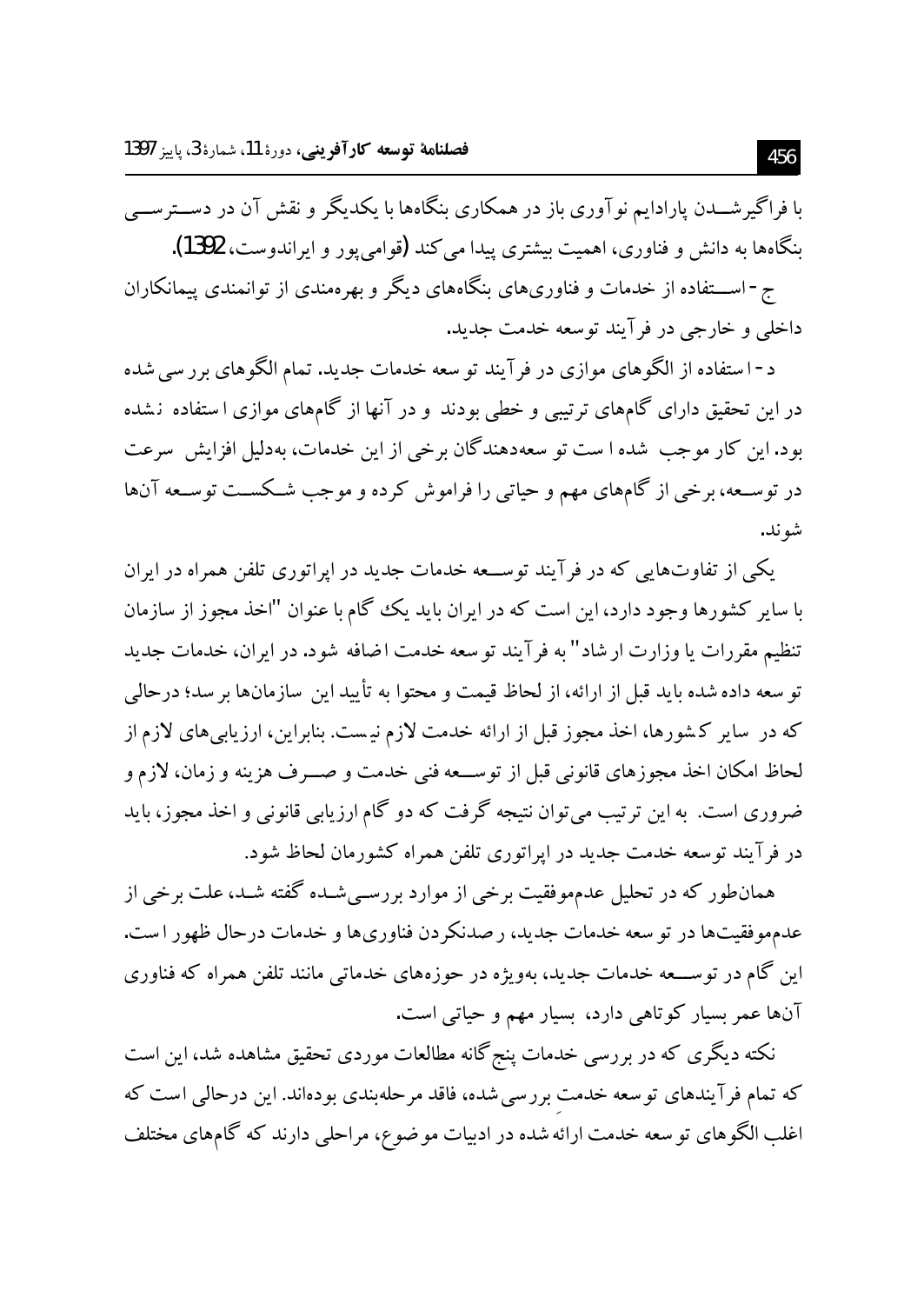در آنها د ستهبندی شده ا ست. د ستهبندی گامها در مراحل گوناگون، می تواند باعث افزایش دقت در فرآیند توســعه و تقســیم کار بهتر بین تیم توســعه خدمت در بخش۵ای مختلف بنگاه شو د.

در پایان با برر سی الگوهای ارائه شده در ادبیات مو ضوع، مشاهده می شود که در اغلب آن ها بیش از یک دروازه تصــمیمگیری در فرآیند توســعه خدمت وجود دارد. وجود دروازههای تـصمیمگیری به تعداد کافی و درجای منا سب، به دقت در فرآیند تو سعه خدمات و جلوگیری از خطا و اشـــتباه در آن ها کـمک می کند. این در حالی اســـت که در بســـیاری از موارد بررسی شده، تنها یک دروازه تصمیم گیری وجود داشته است.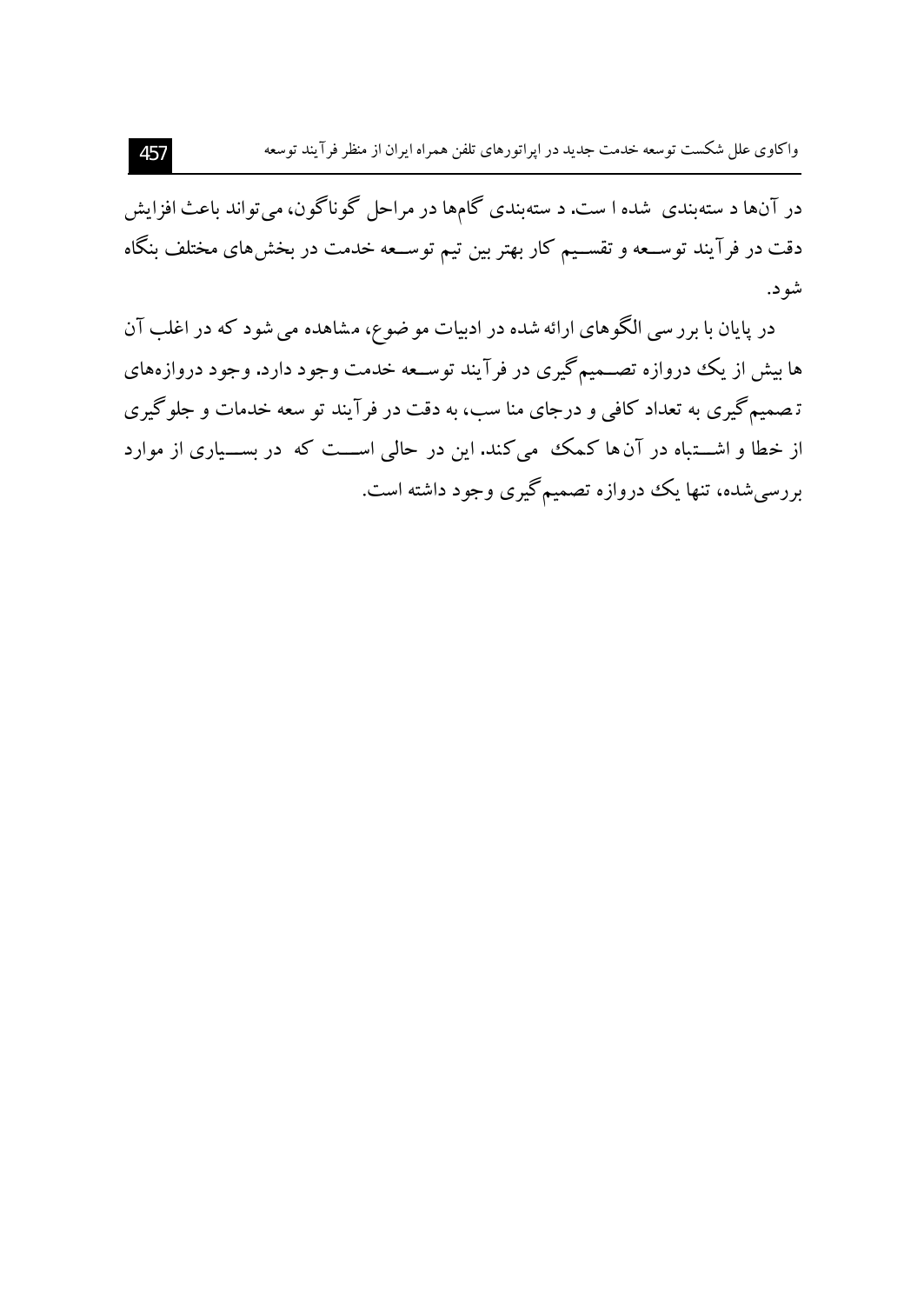#### مناىع

چسبرو، هنری **(1391)**. نوآوری باز خدمات<sub>ی</sub>، برگردان: سیدکامران باقری، نشر رسا. داودي، نازي؛ اکيږي، مرتضي و ياداش، حميد (1395). شناسايي و اولو پت بندي عوامل مؤ ثر پر موفقیت نوآوری باز در شــر کت های فناوری اطلاعات و ارتباطات (ICT)، توســـعه كار آفريني، 29(2): 259-256.

قوامی یور، محسن و ابراندو ست، عبدالله (1392). نقش روابط بین شرکتی در یادگیری شرکتی و ابحاد نو آوري باز در شرکتهاي کوچک و متوسط، توسعه کار آفریني، 16(1): 27-46. مشايخ، جواد؛ طباطبائيان، سيدحبيبالله؛ اميري، مقصود و شكريه، محمود (1395). تأثير عوامل زمینهای بیرونی بر اتخاذ نوآوری باز با تأکید بر ویژگی های بخش: شواهدی از شرکتهای يخش مواد پيشرفته در ايران، مديريت نو آوري، 5(2): 1-31.

- Ahn, J.H., Kim, M.S., and Lee, D.J. (2005). Learning from the failure: experiences in the Korean telecommunications market, *Technovation*, 25, 69–82.
- Alam, I. (2013). Customer interaction in service innovation: evidence from India, International Journal of Emerging Markets, 8(1), 41–64.
- Alam, I. (2006). Service innovation strategy and process: a cross-national comparative analysis, International Marketing Review, 23(3), 234-254.
- Avlonitis, G.J. (2001). An empirically based typology of product innovativeness for new financial services: success and failure scenarios, Journal of Product Innovation management, 18(5), 324-342.
- Bae, D. and Leem, C. (2014). a visual interactive method for service prototyping, Managing Service Quality,  $24(4)$ ,  $339 - 362$ .
- Barczak, G. (1994). Gaining Superior Performance of New Products in the Telecommunications Industry, Journal of Business & Industrial Marketing, 9(4), 19– 32.
- Barczak, G. (1995). New Product Strategy, Structure, Process, and Performance in the Telecommunications Industry, Journal of Production Innovation Management, 12,  $224 - 234.$
- Booz, Allen and Hamilton (1982). New Products Management for the 1980s, New York: Booz, Allen and Hamilton Inc.
- Boukis, A. (2013). Identifying some internal S/F factors of NSD project performance, International Journal of Retail & Distribution Management,  $41(7)$ ,  $531 - 544$ .
- Bowers, M.R. (1985). An Exploration in to New Service Development; Process, Structure and Organization, A PHD Dissertation by Michael Roy Bowers, Texas A&M University.
- Burger, T., Ganz1, W., Pezzotta, G., Rapaccini, M. and Saccani, N. (2010). Service development for product services: a maturity model and a field research, Working Paper, European Association for research on services (RESER).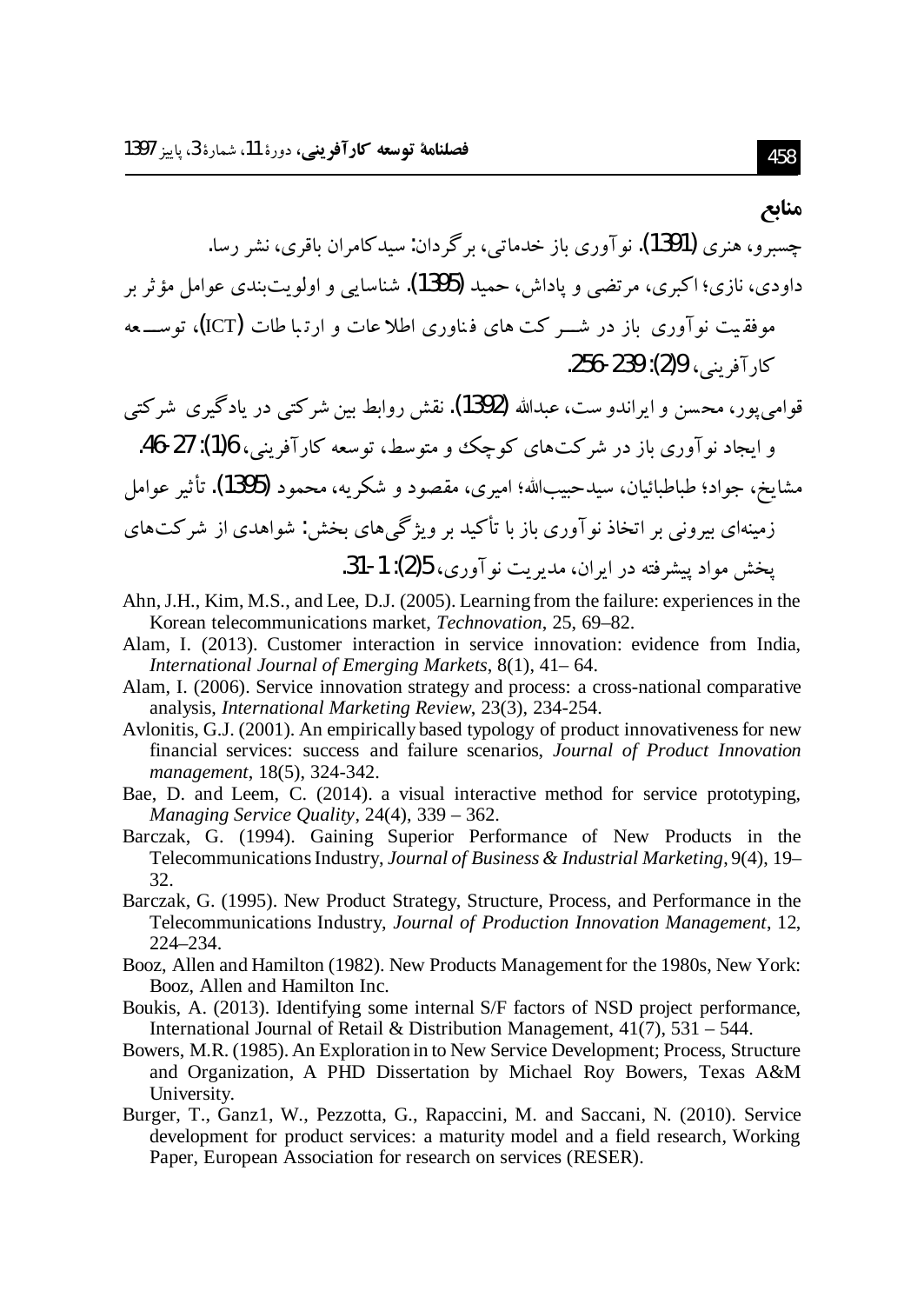- Carbonell, P. and Rodriguez-Escudero, A.I. (2014). Antecedents and consequences of using information from customers involved in new service development, Journal of Business & Industrial Marketing,  $29(2)$ ,  $112 - 122$ .
- Cheng, C.C., Chen, J.S. and Tsou, H.T. (2012). Market-creating service innovation: verification and its associations with new service development and customer involvement, Journal of Services Marketing, 26(6), 444 – 457.
- Cooper, R.G. and Edgett, S.J. (2000). Product Development for the Service Sector: Lessons from Market Leaders, Cambridge, MA: Preseus Books.
- Cowell, D.W. (1988). New Service Development, *Journal of Marketing Management*, 3(3), 296-312.
- Dolfsma, W. (2004). The Process of New Service Development Issues of Formalization and Appropriability, *International Journal of Innovation* Management, 8(3), 319– 337.
- Donnely, J.H., Berry, L.L. and Thompson, T.W. (1985). Marketing Financial Services, Dow Jones-Irwin.
- Froehle, C.M. and Roth, A.V. (2007). A Resource-Process Framework of New Service Development, *Production and Operation Management*, 16(2), 169–188.
- Johne, A. and Storey, C. (1998). New service development: a review of the literature and annotated bibliography, European Journal of Marketing,  $32(3)$ ,  $184 - 251$ .
- Johnson, E.M., Scheuning, E.E. and Gaida, K.A. (1986). Profitable Service Marketing, Dow Jones-Irwin.
- Kekkonnen, K., (2012). User-Centric New Service Development in Telecom Industry, Master's thesis, School of Science, University of Aalto, Helsinki. Finland.
- Kwang-Jae, K., Deok-Hwan, K., Kwangsoo, K. and Byung-In, K. (2007). A Model of Rapid New Service Development Process, Department of Industrial and Management Engineering, Pohang University of Science and Technology, Republic of Korea.
- Larbig-Wüst, C. (2010). Measuring Customer Involvement in New Service Development Projects, PHD thesis, Faculty of Management, Cass Business School, City University of London.
- Lin F.R. and Hsieh P.S. (2011). A SAT View on New Service Development, Journal of Service Science, 3(2), 141-157.
- Melton, H.L. (2007), A Framework for Effective Customer and Frontline Emploee Involvement in New Service Development, PHD Dissertation, College of Business, Florida State University.
- Menora, L.J., Tatikonda, M.V. and Sampson, S.E. (2002), new service development: areas for exploitation and exploration, Journal of Operations Management, 20, 135– 157.
- Mohammed-Salleh, A. and Easingwood, C. (1993). Why European financial institutions do not test-market new consumer products, International Journal of Bank Marketing,  $11(3), 23-27.$
- Oduori, F.N. (2010). New service development: strategy and process in the hospitality sector in Kenya, 19th EDAMBA Summer Academy, Soreze, France.
- Posselt, T. and Förstl, K. (2011). Success Factors in New Service Development: A Literature Review, RESER (European Association for Research on Service) Conference Papers, Hamburg, Germany.